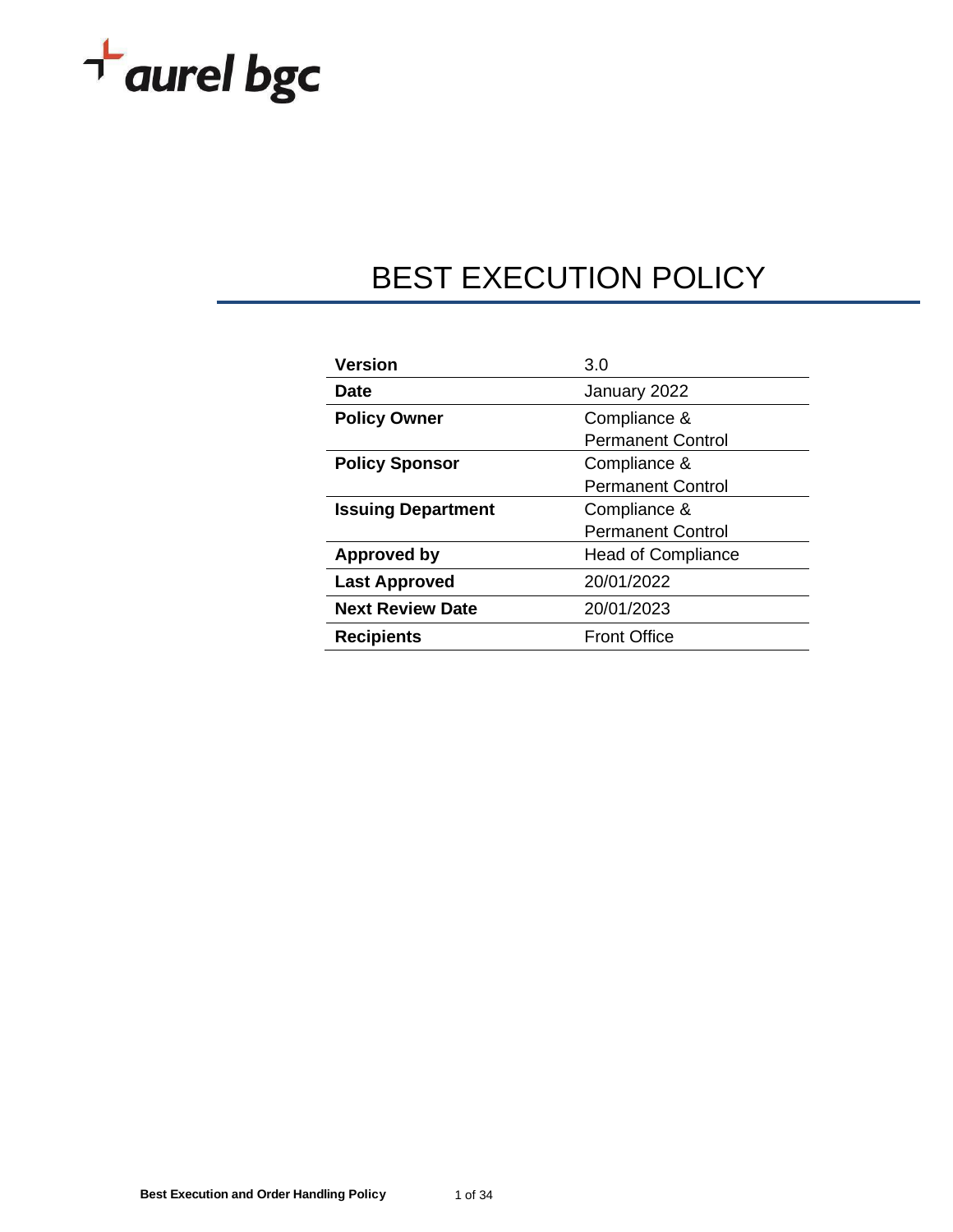

# **BEST EXECUTION & ORDER HANDLING POLICY**

### **1. PURPOSE**

The purpose of this Policy is to set out the Firm 's approach to best execution and order handling, in line with the regulatory rules of the French financial markets regulatory authority (AMF) and the Financial Conduct Authority ("FCA"), as set out in the General regulations of the AMF and the Conduct of Business Sourcebook ("COBS") and in relation to MiFID II requirements. It additionally outlines those financial instruments in scope as laid out in MiFID II as well as trading venues used by the Firm.

### **2. OUTLINE**

MiFID II now requires firms to "take all sufficient steps to obtain, when executing orders, the best possible result for their clients taking into account price, costs, speed, likelihood of execution and settlement, size, nature or any other consideration relevant to the execution of the order on a consistent basis". This is known as Best Execution.

This Policy endeavors to select the appropriate regulatory texts and interpret correctly, to those that bear relevance to the particular business activity being undertaken.

### **3. MIFID II**

MiFID II (the Markets in Financial Instruments Directive) aims to make financial markets more efficient, resilient, increase transparency, strengthen investor protection and to enforce supervisory powers. MiFID II com es into effect on 3<sup>rd</sup> January 2018.

MiFID II builds upon the existing requirements in MiFID I in a number of ways, including:

- $\Box$ Firms are expressly required to explain their execution policies in sufficient detail to allow clients easily to understand how orders will be executed;
- $\Box$  Disclosure of the top five execution venues used on an annual basis;
- $\square$  Disclosure of the quality of execution on a quarterly basis;
- $\Box$  Prohibiting the use of payments for order flow; and
- $\Box$  Upgrading the obligation to achieve the best result from an obligation to use "all reasonable" steps" to a requirement to take "all sufficient steps".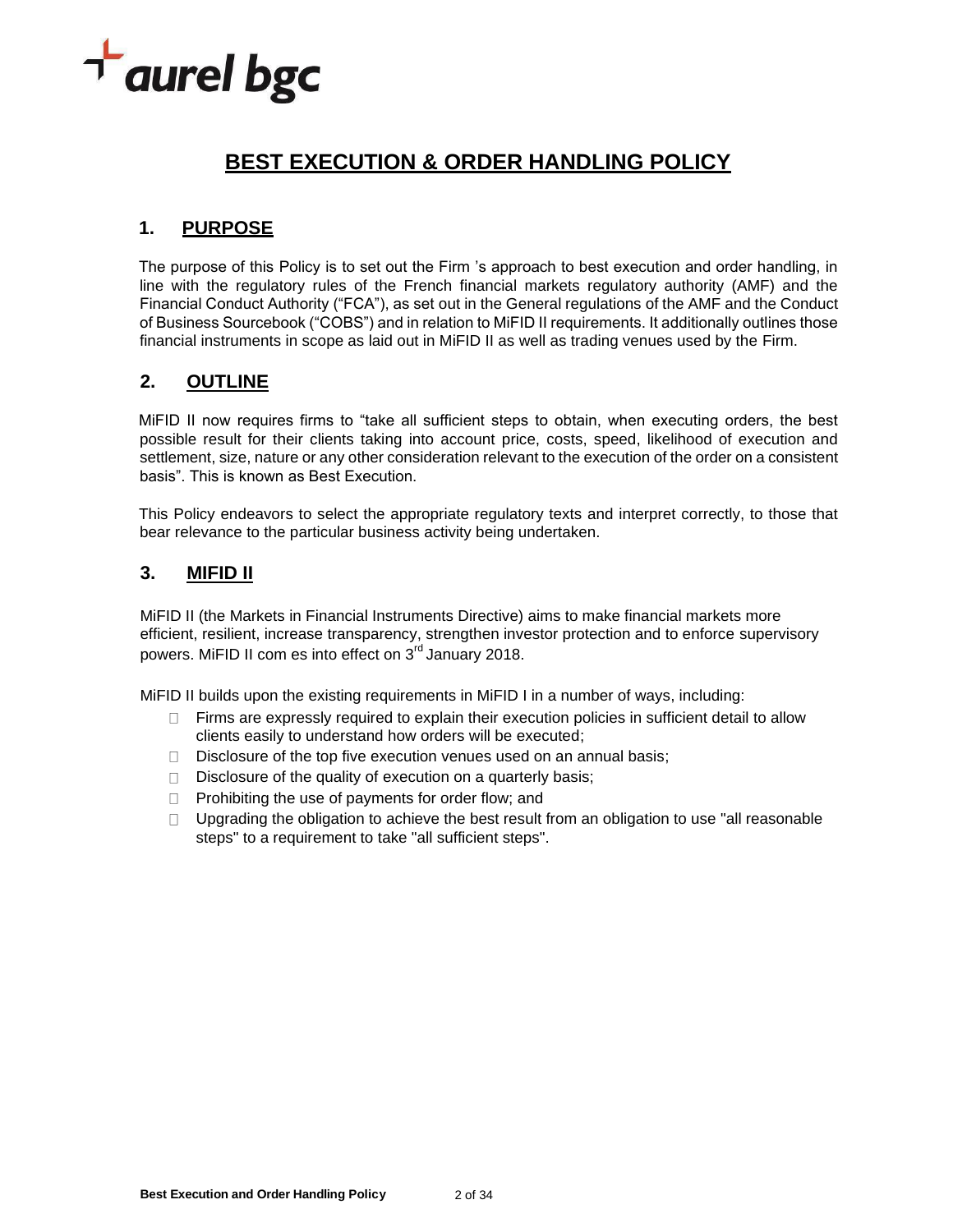

# **4. IN SCOPE**

This Policy is relevant to Aurel BGC, and its EEA branches to the extent that relevant activities are carried out from an establishment maintained by it in France, regardless of the jurisdiction in which the activities take place. This includes any relevant material outsourced functions.

Only those customers that have been categorised as Professional will be in scope for Best Execution from the firm. The firm does not execute business with Retail customers.

Best execution is owed where the instrument is classed as a MiFID II Financial instrument as listed in Annex 1 of this document.

Furthermore, Aurel BGC is not obliged to carry out an assessment of the adequateness and appropriateness of the service that sim ply executes the orders provided at the client's initiative on noncom plex financial instruments as defined by article 314-57 of the general regulations of the AMF (*French financial markets regulatory authority*). Consequently, in these cases, the client is warned that it does not benefit from the protection corresponding to the rules of good conduct.

As a firm operating an OTF, we owe best execution to those professional customers, as listed above, whose business we execute on our venue. The OTF will operate as hybrid venue, offering execution via voice, electronic platform or a mixture of the two.

When executing off-venue, as a liquidity provider, we would offer best execution, and when executing the order on behalf of the client using a  $3^{rd}$  Party and when the client relies on the firm to 'Buy at Best'.

### **5. OUT OF SCOPE**

Under MiFID II, we are not required to provide best execution in the following circumstances -

- $\Box$  Arranging an order in a name give up capacity.
- □ W here clients are classified as an ECP as defined in Annex 2.
- $\Box$  Non MiFID II instruments, this includes Spot F/X.
- □ RFQ's (Request for Quote).

### **6. REQUE S T FOR QUOTE (" RFQ")**

Dealing on a Request for Quote ("RFQ") basis takes place when a client requests a quote from a firm or group of firm s and then chooses to execute the trade at the price quoted or reject the price and decline to trade. In cases where there is no legitim ate expectation that the client is relying on the Firm to protect their interests in relation to pricing and other aspects of execution then best execution obligation does not apply to RFQ oriented transactions, as the client is responsible for deciding whether the price offered is the best price available. For example, in the wholesale OTC derivatives and bond markets (and for the avoidance of doubt this would include derivatives in equities, energy and commodities) in which the Firm operates (and as recognised by the European Commission) it is norm al market practice for buyers and sellers to access multiple brokers/dealers and/or execution venues for a quote. In these circumstances, there is no expectation between the parties that the Firm will owe best execution in providing a quote from its clients. As sophisticated participants in the wholesale markets, unless clients advise the Firm to the contrary they will assume that this is norm al trading behavior.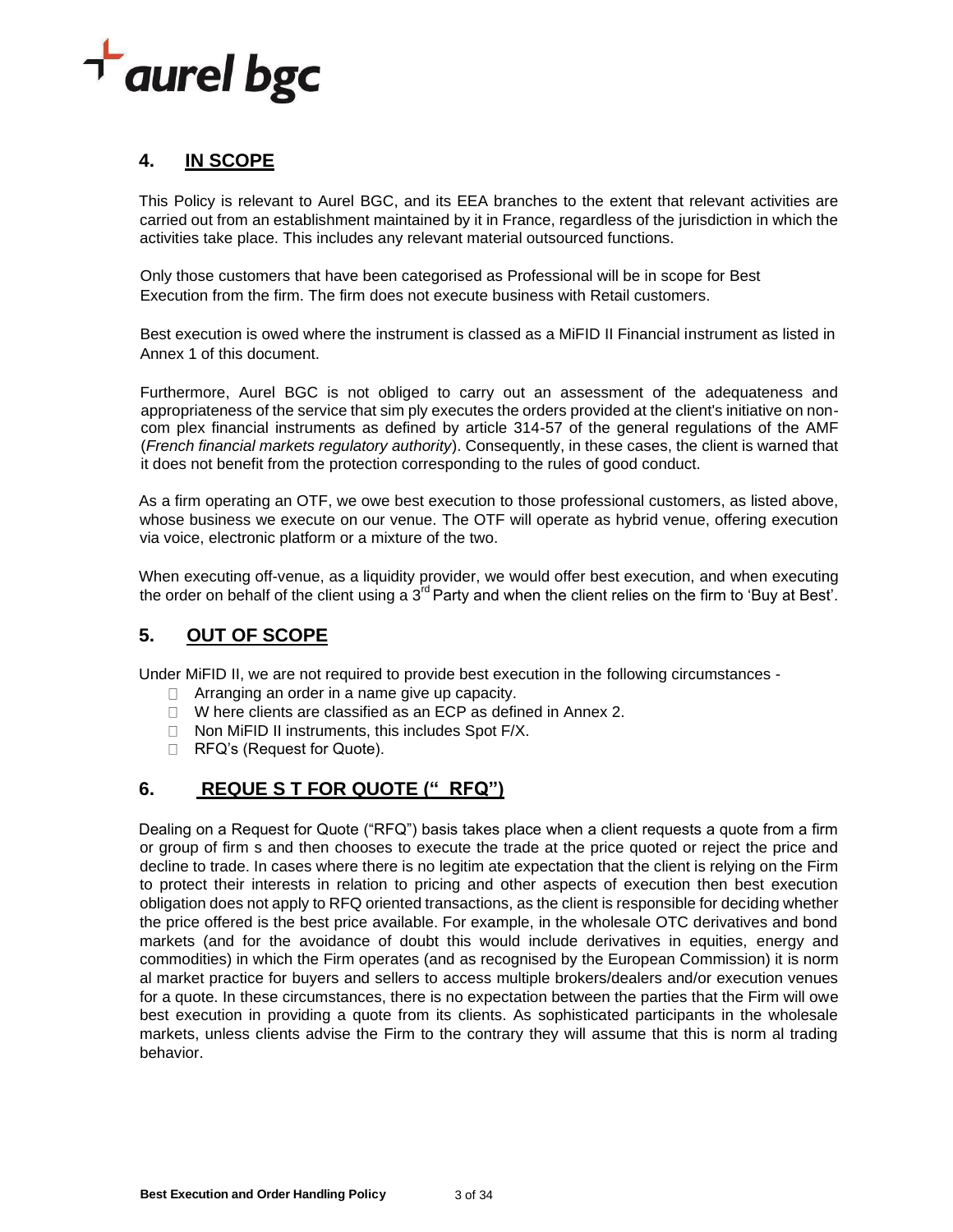

# **7. SPECIFIC INSTRUCTIONS**

W here the client provides the Firm with a specific instruction in relation to the order, or aspects of the order, the Firm will endeavor to obtain the best possible result however, the specific instruction may prevent the firm taking the steps designed to provide Best Execution. This will include, but is not limited to :

- $\Box$  Dealing on a specific venue regardless of a better price elsewhere
- $\Box$  W here an order is requested to be executed at a specific time in the future, regardless of a better fill being available before
- $\Box$  W here a specific size is requested to be executed, with no option for making shapes, regardless of the price

### **8. BEST EXECUTION – OBLIGATIONS**

When executing a client order, the Firm will tak e into account the following criteria for determining the relative importance of the execution factors -

- $\Box$  The characteristics of the client order
- $\Box$  The characteristics of financial instruments that are the subject of that order
- $\Box$  The characteristics of the execution venues to which that order can be directed

Execution factor priorities are fluid and due to individual market conditions, priorities may change at any given time, to ensure that we are obtaining the best execution for customers. Execution factor priority per asset class are listed in Annex 4

The relevant factors taken into consideration to obtain the best possible results include, but are not limited to –

- □ **Price** Achieving execution at the best possible price,
- □ **Cost** W hen executing, consideration should be given to achieving the best cost to the customer, taking into account any potential venue costs,
- □ **Speed** Orders should be executed as early as possible following the receipt of the order unless a better execution could be achieved by delay. In such cases, this should be relayed to the customer,
- □ Likelihood of execution and settlement W hen an order is placed, consideration should be given to the likelihood of execution and the resultant settlement factors of the trade,
- **Size**  Consideration should be given regarding the size of the order. Best execution may depend on the liquidity of the current market married to the acceptable minim um and maxim um size trades available when executing. There may be occasions when a smaller sized order may not be filled at the best price currently available. A larger sized order may equally not be filled at the best price currently available due to size. In the latter circumstance, the customer's order may need to be broken down into smaller shapes. This should be communicated to the client on receipt of the order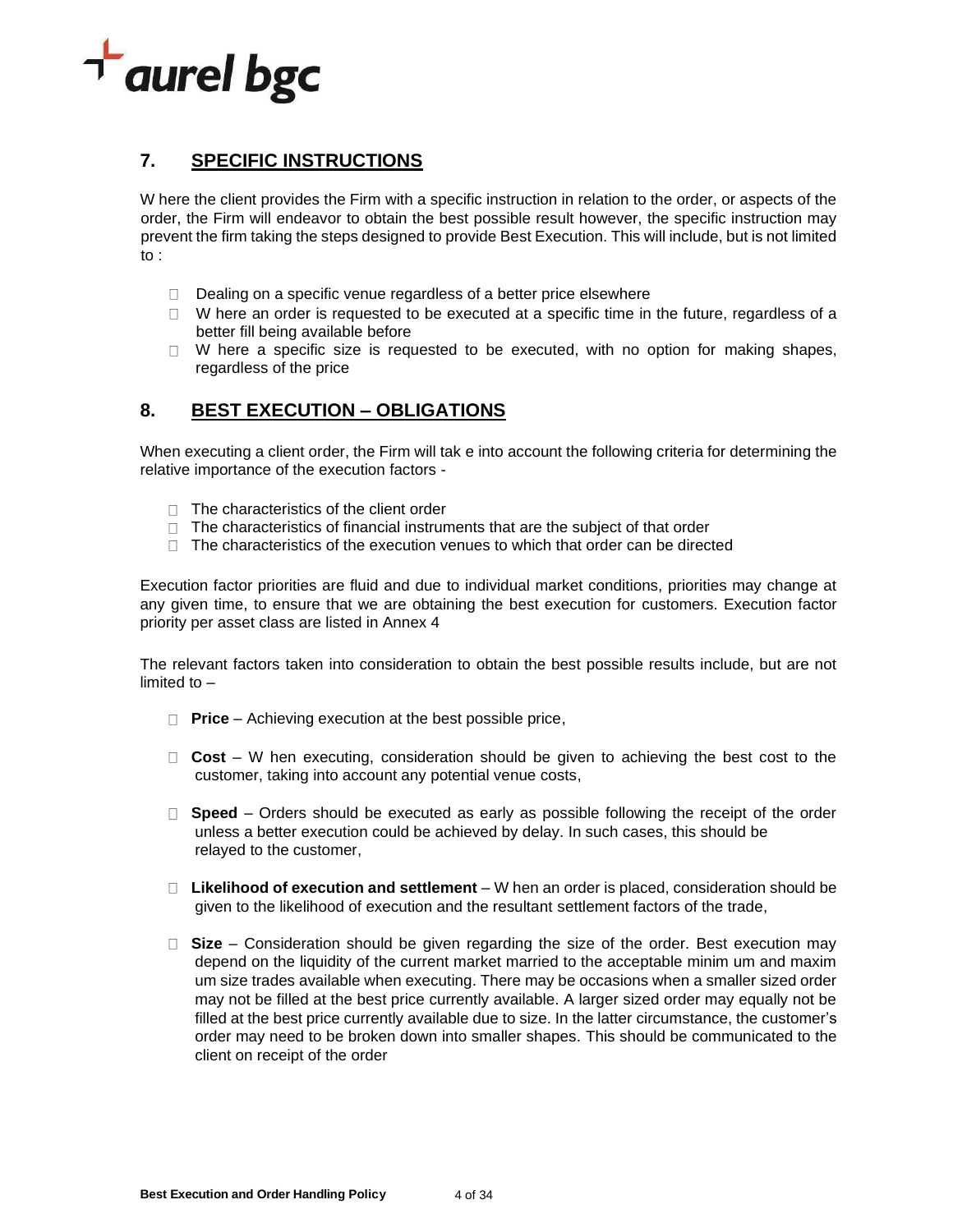

- □ **Derived prices** The nature of a counter bid or offer to an order given by a customer may, in certain markets, be a derived counter i.e. a bid or an offer that is dependent on external factors such as a corresponding leg of a spread or a 'fly. In these cases the execution of an order will be dependent on factors not within the control of the firm and this should be relayed to the customer before execution
- **Generic external data**  Consideration should be given to any external macro or micro economic data that is due to be published ahead executing a given order. In these circumstances, the firm should make the customer aware of potential price moves due to such publications and offer the chance to execute immediately where possible or delay until the data has impacted the specific market. Data in question will include, but is not limited to, trade, unemployment, inflation, or growth figures, company results, credit downgrades or upgrades
- **Instrument specific data**  Consideration should be given to anyinstrument specific data that is either due to be published or is published during the execution of, an order. In these circumstances, the firm should make the customer aware of potential price moves due to such publications and offer the chance to execute immediately where possible or delay until the data has impacted the specific instrument. Data in question will include, but is not limited to new issuance, instrument pricing, taps/increases in the size of a current instrument.
- □ Liquidity Consideration should be given to the general liquidity of a market when an order is received from a customer and the effects that this may have on achieving best execution. Similarly, anypotential increase or decrease in future liquidity which may impact the ultimate execution of an order must be taken into consideration. Additionally, as mentioned above, consideration should be given to large sized orders which may unintentionally move the market away from the customer due to the size of the interest.
- □ Limit Orders W here a client instructs us to execute within a given range up to, or down to, a specified and predetermined limit we must ensure that best execution is given to obtain the best fill within the range.
- □ **Venue** Consideration should be given as to the most appropriate venue to execute a given order on in cases where this is not pre-specified.
- **Order prioritisation**  As per the FCA code of conduct, orders should be executed sequentially.

In the absence of explicit instructions, the firm will exercise its own discretion in determining the factors that it needs to take into account for the purpose of providing customers with the best possible result. In this assessment, Aurel BGC shall take into consideration its own commissions and costs and which it bills for execution of the order at each of the eligible execution venues.

Aurel BGC shall refrain from structuring these commissions so that no unfair discrimination between the execution venues is introduced.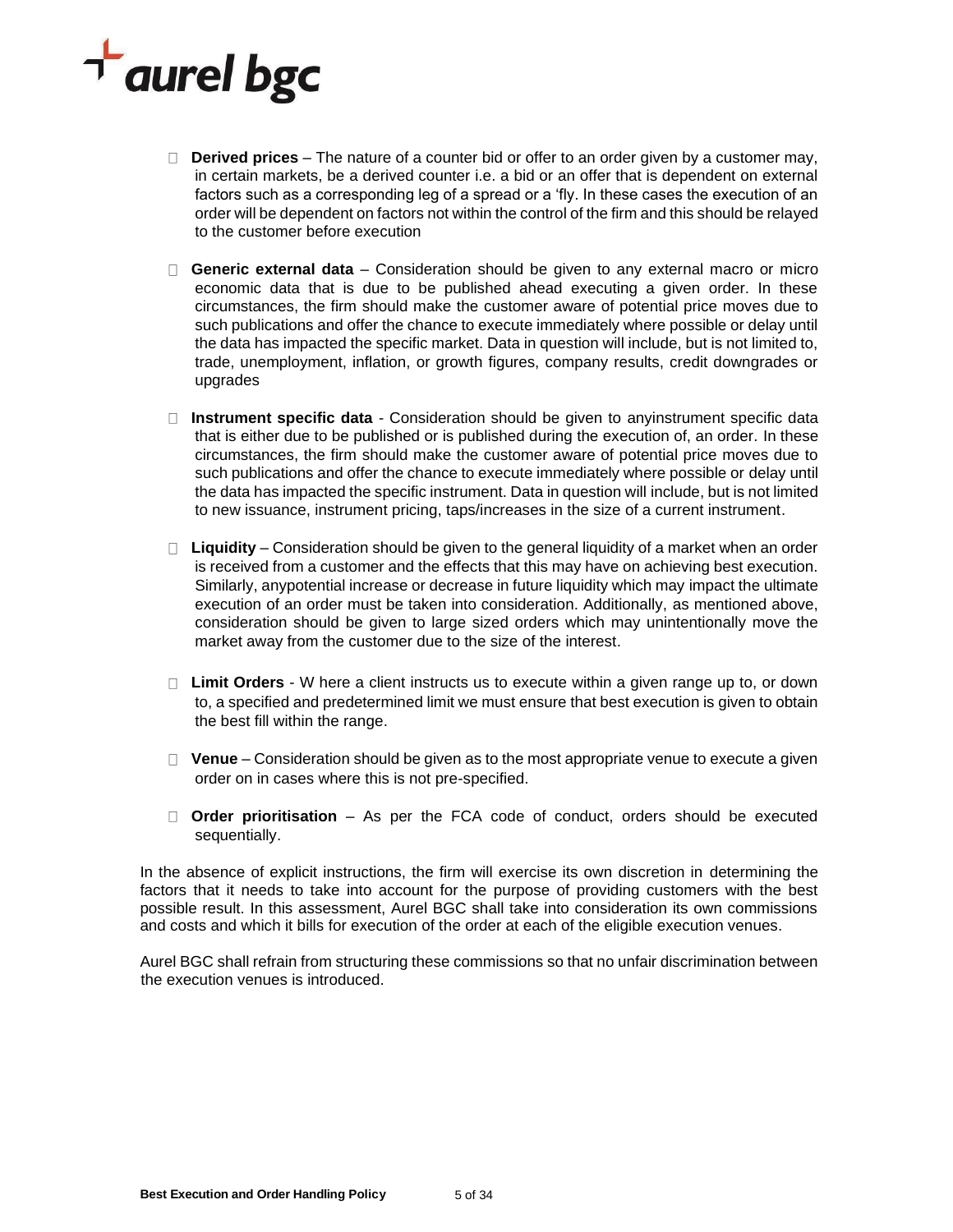

### **9. MONITORING REQUIREMENTS**

Aurel BGC will monitor the effectiveness of its order execution arrangements and Best Execution and Order Handling Policy in order to identify and, where appropriate, incorporate any amendments to procedures. Aurel BGC will assess, on a regular basis, whether the execution venues included in the order execution policy provide for the best possible result for its clients or whether Aurel BGC needs to make changes to its execution arrangements. Aurel BGC will review its order execution arrangements and order execution policy at least annually or whenever a material change occurs that affects its ability to continue to obtain the best possible result for the execution of client orders on a consistent basis using the venues included in its order execution policy.

### **10. REPORTING REQUIREMENTS**

The firm will publish data relating to the quality of execution on a quarterly basis and the top five venues, in term s of trading volumes, on an annual basis. These reports are accessible via the Firm s website.

### **11. TRADING AND EXECUTION VENUES**

The term "Trading Venue" refers to the one of the following:

- □ A Regulated Mark et ('RM')
- $\Box$  Equivalent third-country markets
- A Multilateral Trading Facility ('MTF')
- □ An Organised Trading Facility ('OTF')
- $\Box$  Equivalent third-country facilities / platform s (e.g. a Swap Execution Facility)

The term "Execution Venue" refers to one of the following:

- **A Trading Venue**
- □ A Systematic Internaliser ("SI")
- A Mark et Maker
- □ Other Liquidity Providers
- $\Box$  Third-country firm s performing a similar function

OTF – Aurel BGC will be the venue, either as an electronic platform, a voice brokered arena or a hybrid of the two, where both IOI's (indications of interest) as well as orders are communicated, received and executed or arranged. There will be elements of discretion with the OT F, both on the Firm 's and on customers' behalves.

Discretion – Brokers operating within the OTF will have oversight of the orders and indications of interest placed there.

With the exception of any specific instruction from the client, Aurel BGC may execute a client order in several ways:

- Directly on a Trading Venue or, when Aurel BGC is not a direct member of the regulated exchange or an MTF, with a third-party participant with which Aurel BGC has previously signed execution agreements.
- □ Outside of Trading Venue, when the client's prior consent has been obtained, Aurel BGC will execute an order:
	- o by relating it to the order from another of Aurel BGC' clients;
	- o and / or with Aurel BGC itself acting as the Execution venue

A list of Venues where significant reliance is placed, can be found in Annex 3. Aurel BGC reserves the right to use other execution venues in line with its policy for executing orders (by adding to or removing execution venues from the list which will be available on its W eb site).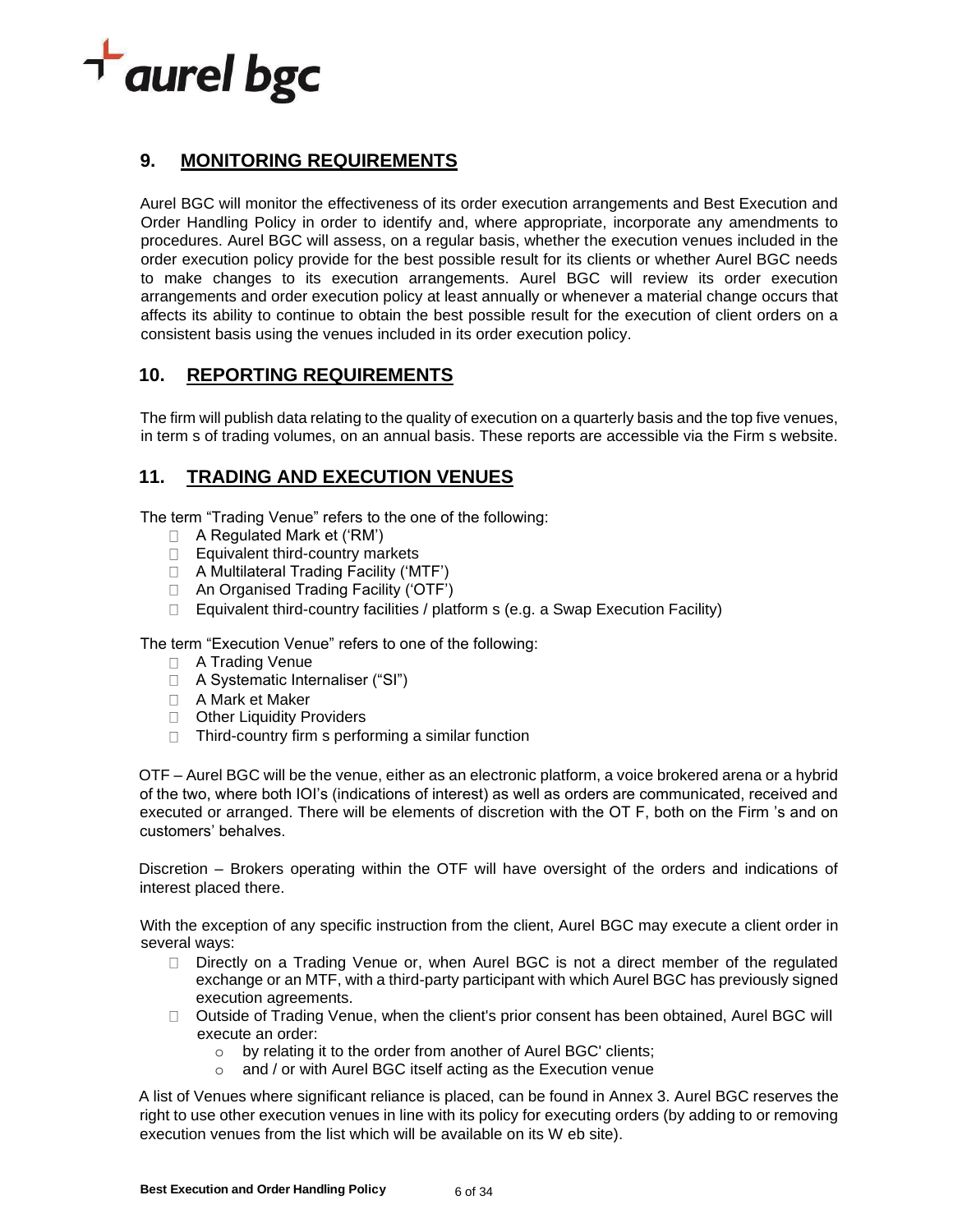

# **12. CLIENT CATEGORISATION**

Best Execution is owed only to those customers classified by the Firm as Professional, both elective and non-elective. The Firm takes the view that to ensure completeness when com plying with the requirements of MiFID II, all Professional Customers would be owed Best Execution within the scope of this document with exception to the parameters laid out in Section 6 'Out of Scope'

The client categorisation list can be found in Annex 2

### **13. ELIGIBLE INSTRUMENTS**

Under MiFID II, transactions executing client orders in specific financial instruments are within the scope of this policy. These are listed in Annex 1

### **14. AGGREG ATION AND ALLOC ATION**

The Firm will not aggregate a client order with another client order unless the following conditions are met:

- $\Box$  It is likely that the aggregation will not work to the overall disadvantage of any client whose order is to be aggregated;
- $\Box$  It has been disclosed to each client whose order is to be aggregated that the effect of aggregation may work to its disadvantage in relation to a particular order (as disclosed in the Firm 's Term s of Business); and
- An order allocation policy has been established and effectively implemented, providing in sufficiently precise terms for the fair allocation of aggregated orders and transactions, including how the volume and price of orders determines allocations and the treatment of partial executions (see below for details of the Firm's allocation policy).

### **15. ORDER ALLOC ATION**

The manner in which aggregated client orders are allocated is dependent on a number of factors. For

**full execution** of aggregated orders:

 $\Box$  If orders are aggregated and the execution of the full amount of the aggregated order occurs, then each order will be satisfied in full at the average price of the executed transaction.

For **partial execution** of aggregated orders, the firm will allocate the trades in a manner that is fair to all clients:

- $\Box$  The execution will be allocated to each client at the average price of the execution and on a pro-rata basis in relation to the quantity of each client's original order;
- $\Box$  If it is determined that a different allocation basis is more appropriate, this will be preauthorised by a member of the Compliance department;
- $\Box$  Partial executions undertaken for a client prior to their order being aggregated with other client orders will be disregarded for the purposes of determining the eventual allocation of the aggregated orders;
- $\Box$  If orders are received from a number of clients where the relevant market has not yet opened, the Firm will split the executions evenly between all parties who gave orders at this time.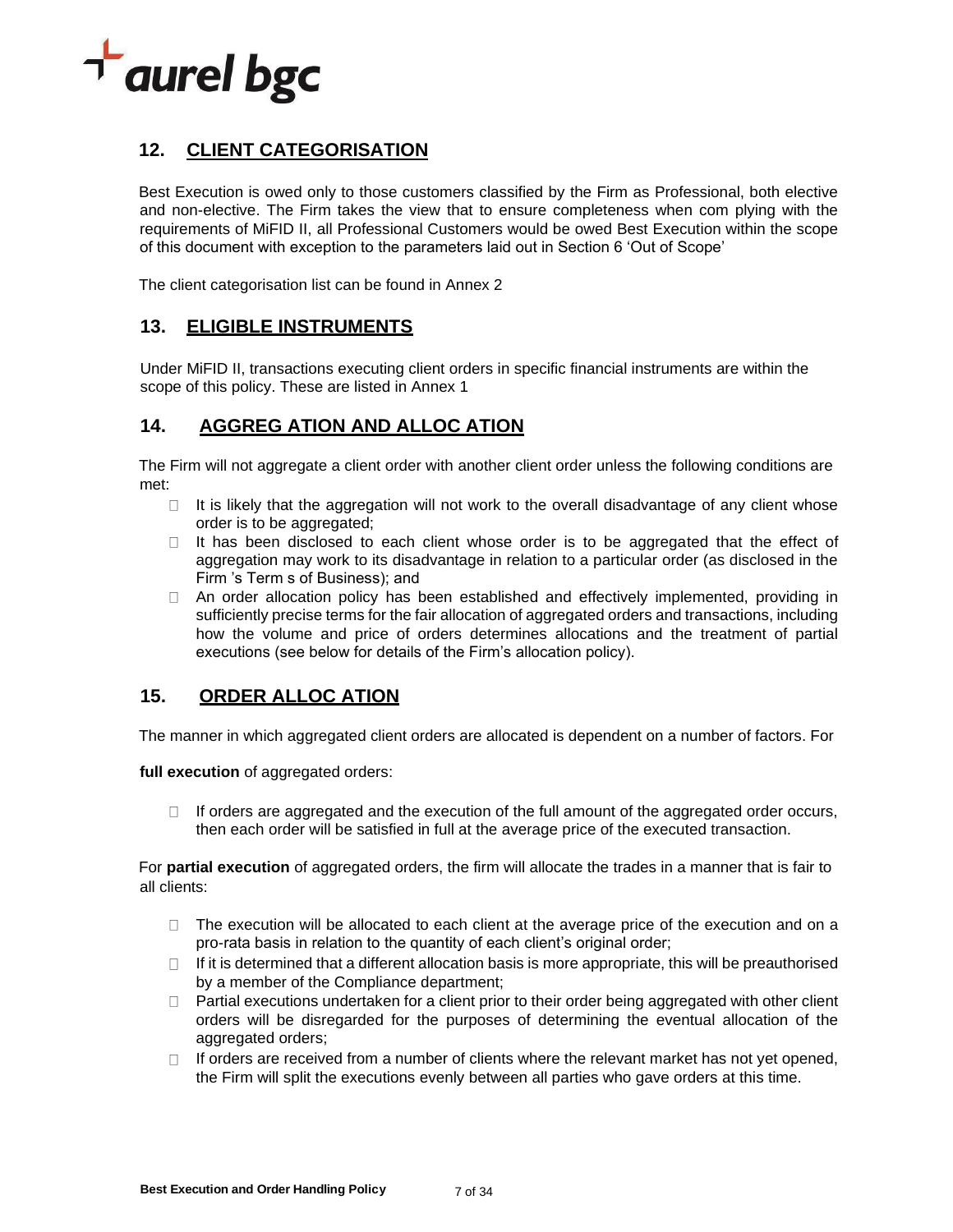

The Firm will undertake a revised allocation of an aggregated order if:

- $\Box$  An error is identified in either the intended basis of allocation or the actual allocation. In such an instance the Firm will make a record of the reason for the re-allocation and ensure that the re-allocation occurs within one working day of the error being identified; or
- $\Box$ The order is only partially [executed r](http://fsahandbook.info/FSA/glossary-html/handbook/Glossary/E?definition=G394)esulting in an uneconomic allocation to some [customers.](http://fsahandbook.info/FSA/glossary-html/handbook/Glossary/C?definition=G252)  In such an instance the Firm will take reasonable steps to ensure that a reallocation is in the best interests of the [customers fo](http://fsahandbook.info/FSA/glossary-html/handbook/Glossary/C?definition=G252)r whom we have dealt.

### **16. TRANSMISSION OF ORDERS TO LINK BROKERS**

In the absence of a specific instruction, the Firm may transmit an order it receives from a client for execution to another entity in the group or an external entity, such as a Link broker. In these circumstances the Firm will continue to act in accordance with the client's best interests by taking into account all relevant execution factors and criteria specified for best execution, as in these cases the client's transaction will not be with the Firm , but the Link broker. The Firm will only transmit to Link brokers which have execution arrangements that enable the Firm to satisfy its execution obligations to clients when transmitting orders.

For Equity markets, Aurel BGC has chosen to transmit client orders to a third party for execution, Société Générale.

The Firm will regularly consider the choice of Link brokers to ensure that the quality of execution allows the Firm to com ply with its order execution responsibilities.

### **17. OTHER EXECUTION MATTERS**

Com parable client orders communicated to the Firm in the same form will be carried out sequentially and all client orders handled in a timely fashion, unless the characteristics of the order or prevailing mark et conditions make this impracticable, or the interest of the client require otherwise.

As exchanges charge fees which reflect the quality of their execution facilities and other factors, the Firm will price the cost of its own business model and the utilisation of capital to support its dealing with clients (including carrying the risk of those dealings e.g. credit risk) as part of its assessment of the quality of execution offered.

Orders executed on behalf of clients will be promptly and accurately recorded and allocated.

### **18. DIRECT MARKET ACCESS**

Where the client has direct market access ("DMA") through an electronic interface provided by the Firm, the client takes responsibility for achieving best execution. The Firm regards this arrangement as a particular example of specific instruction

### **19. UNWINDING A POSITION**

Where we are required to unwind a position (for example, where a client is in default under a contractual obligation), we will not owe that client a duty of best execution in relation to trades undertaken for these purposes.

### **20. POLICY REVIEW CYCLE**

This Policy is intended to be reviewed annually, as well as reviewed following anysubsequent Ad- Hoc regulatory changes.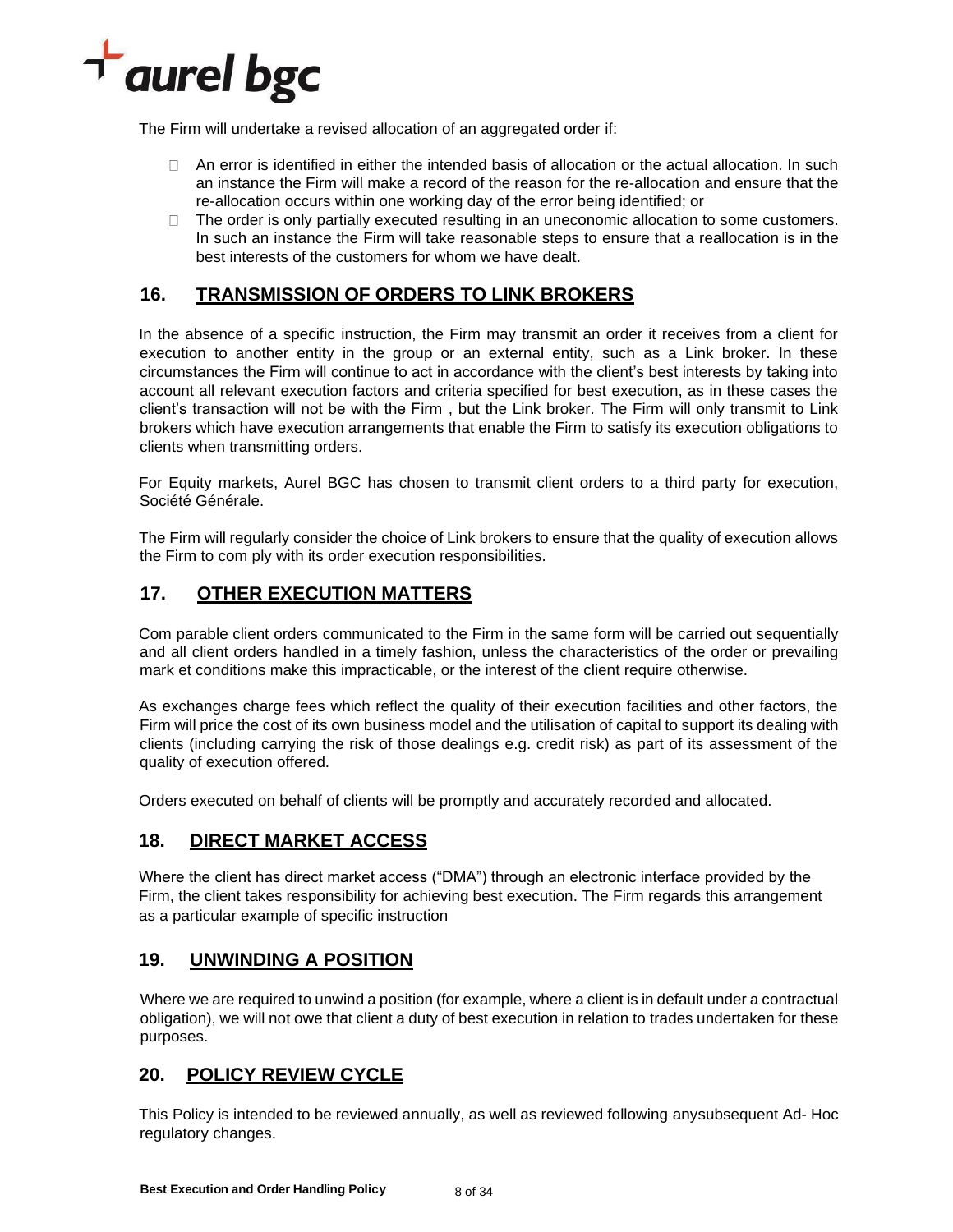

Aurel BGC will inform its clients of any material change which occurs in its execution policy by posting an updated version of this document on [www.aurel-bgc.com](http://www.aurel-bgc.com/) , MiFID section. At regular intervals, Aurel BGC will assess the execution venues used to identify those which enable it to obtain the best possible results in term s of best execution. After this re-assessment, if necessary, the list of execution venues will then be updated. The clients should periodically refer to the list of execution venues, available on the site [www.aurel-bgc.com](http://www.aurel-bgc.com/) , MiFID section, to have the most recent list of execution venues. AUREL BGC will not inform clients individually of changes made to this list.

### **21. INFORMATION TO CLIENTS AND CONSENT**

Aurel BGC must obtain its clients' prior consent to its policy on executing orders. **Such consent is considered as implicit when the client places an order after entering in a business relation,** with the exception of the case below.

Before executing an order on a wholesale exchange on an instrument quoted on a regulated market or an MTF, Aurel BGC is obliged to obtain its clients' form al consent. The means for the client to give this consent are described in Annex 5.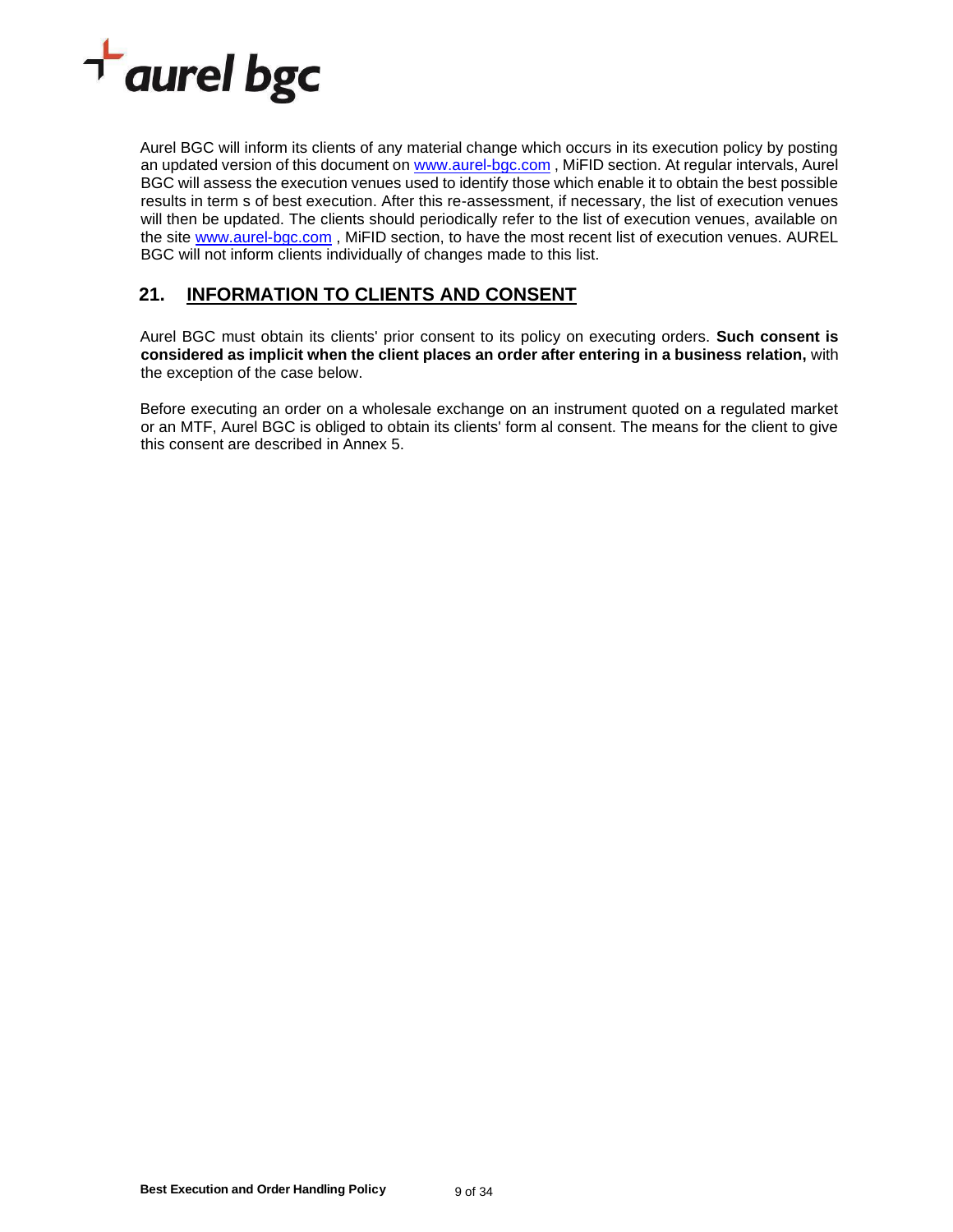

# **22. ACRONYMS**

| #              | <b>Acron ym</b> | <b>Definition</b>                                           |
|----------------|-----------------|-------------------------------------------------------------|
| 1              | AMF             | Autorité des Marchés Financiers                             |
| $\overline{2}$ | <b>COBS</b>     | <b>Conduct of Business Sourcebook</b>                       |
| 3              | <b>DMA</b>      | <b>Direct Mark et Access</b>                                |
| $\overline{4}$ | <b>ECP</b>      | <b>Eligible Counterparty</b>                                |
| 5              | <b>ESMA</b>     | <b>European Securities and Markets Authority</b>            |
| 6              | The Firm        | BGC Brokers L.P. and its divisions, branches and affiliates |
| $\overline{7}$ | <b>FCA</b>      | <b>Financial Conduct Authority</b>                          |
| 8              | <b>FSMA</b>     | <b>Financial Services and Markets Act</b>                   |
| 9              | <b>OTF</b>      | <b>Organised Trading Facility</b>                           |
| 10             | MiFID II        | Markets in Financial Instruments Directive II               |
| 11             | <b>MiFIR</b>    | Markets in Financial Instruments Regulation                 |
| 12             | MTF             | <b>Multilateral Trading Facility</b>                        |
| 13             | The Policy      | This Best Execution and Order Handling Policy               |
| 14             | <b>RFQ</b>      | <b>Request for Quote</b>                                    |
| 15             | <b>RTS</b>      | <b>Regulatory Technical Standard</b>                        |
| 16             | SI              | Systematic Internaliser                                     |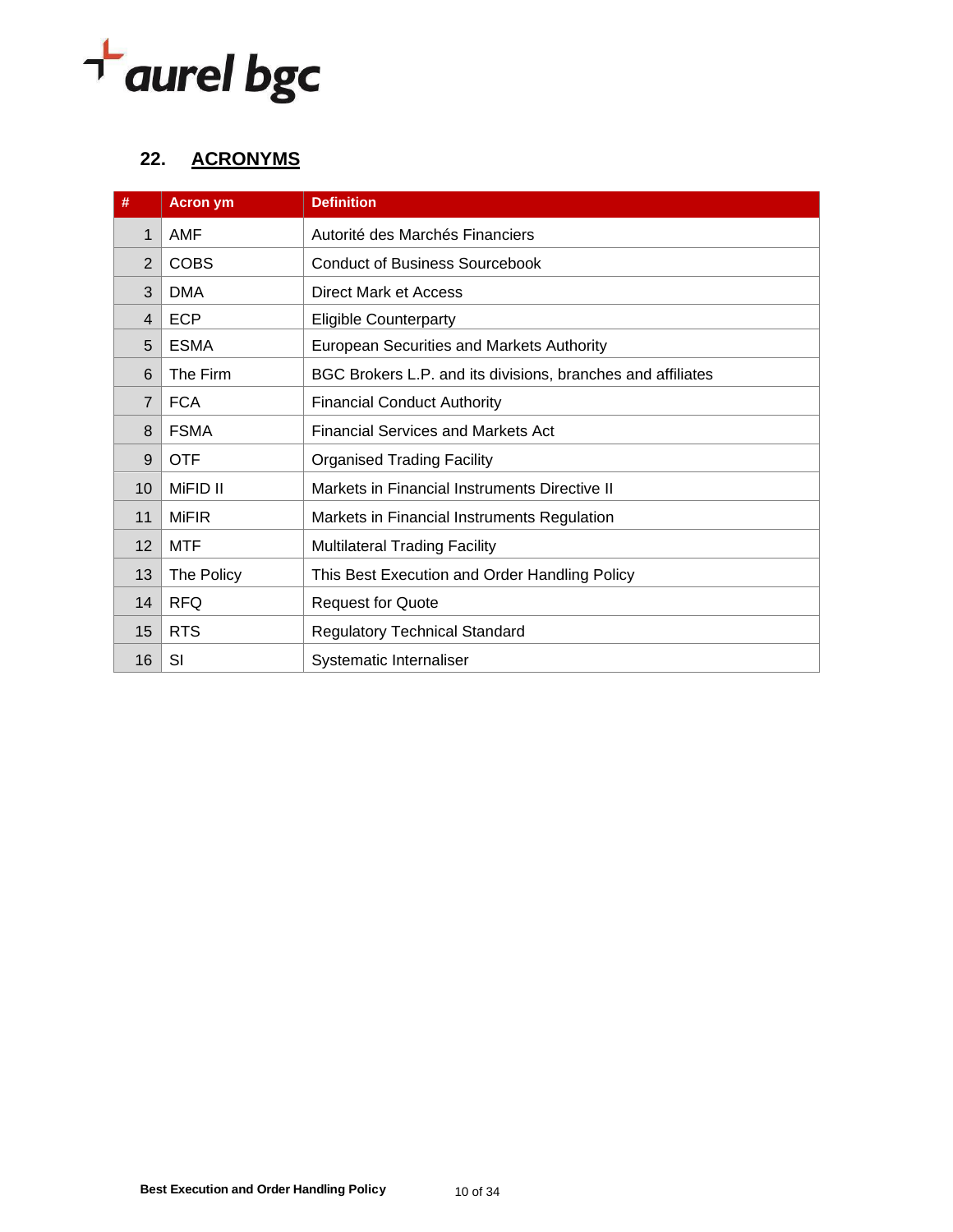

# **23. DEFINITIONS**

| $\#$           | <b>Term</b>                                   | <b>Definition</b>                                                                                                                                                                                                                                                                                                                                                                                                                                                                                                                                                                                                                                                                                                                                                                                                            |
|----------------|-----------------------------------------------|------------------------------------------------------------------------------------------------------------------------------------------------------------------------------------------------------------------------------------------------------------------------------------------------------------------------------------------------------------------------------------------------------------------------------------------------------------------------------------------------------------------------------------------------------------------------------------------------------------------------------------------------------------------------------------------------------------------------------------------------------------------------------------------------------------------------------|
| $\mathbf{1}$   | Investment firm                               | Any legal person whose regular occupation or business is the<br>provision of one or more investment services to third parties<br>and/or the performance of one or more investment activities on a<br>professional basis.                                                                                                                                                                                                                                                                                                                                                                                                                                                                                                                                                                                                     |
| 2              | <b>Execution venue</b>                        | A Regulated Mark et, MTF, OTF, SI, Mark et Maker or other<br>liquidity provider or an entity that perform a similar function in a<br>third country to the functions perform ed by anyof the foregoing.                                                                                                                                                                                                                                                                                                                                                                                                                                                                                                                                                                                                                       |
| 3              | Execution of orders on<br>behalf of clients   | Acting to conclude agreements to buy or sell one or more<br>financial instruments on behalf of clients and includes the<br>conclusion of agreements to sell financial instruments issued by<br>an investment firm or a credit institution at the moment of their<br>issuance.                                                                                                                                                                                                                                                                                                                                                                                                                                                                                                                                                |
| $\overline{4}$ | <b>Execution factors</b>                      | Account price, costs, speed, likelihood of execution and<br>settlement, size, nature or any other consideration relevant to the<br>execution of the order.                                                                                                                                                                                                                                                                                                                                                                                                                                                                                                                                                                                                                                                                   |
| 5              | Lim it orders                                 | An order to buy or sell a financial instrument at its specified price<br>limit or better and for a specified size.                                                                                                                                                                                                                                                                                                                                                                                                                                                                                                                                                                                                                                                                                                           |
| 6              | Regulated market                              | A multilateral system operated and/or managed bya mark et<br>operator, which brings together or facilitates the bringing together<br>of multiple third-party buying and selling interests in financial<br>instruments - in the system and in accordance with its non-<br>discretionary rules - in a way that results in a contract, in respect<br>of the financial instruments admitted to trading under its rules<br>and/or system s, and which is authorised and functions regularly.                                                                                                                                                                                                                                                                                                                                      |
| $\overline{7}$ | <b>Multilateral Trading Facility</b><br>(MTF) | A multilateral system, operated by an investment firm or a market<br>operator, which brings together multiple third-party buying and<br>selling interests in financial instruments - in the system and in<br>accordance with non-discretionary rules - in a way that results in<br>a contract.                                                                                                                                                                                                                                                                                                                                                                                                                                                                                                                               |
| 8              | <b>Organised Trading Facility</b><br>(OFF)    | A multilateral system which is not a regulated market or an MTF<br>and in which multiple third-partybuying and selling interests in<br>bonds, structured finance products, emission allowances or<br>derivatives are able to interact in the system in a way that results<br>in a contract.                                                                                                                                                                                                                                                                                                                                                                                                                                                                                                                                  |
| 9              | Systematic internaliser                       | An investment firm which on an organised, frequent systematic<br>and substantial basis, deals on own account when executing<br>client orders outside a regulated market, an MTF or an OTF<br>without operating a multilateral system. The frequent and<br>systematic basis shall be measured by the number of OTC trades<br>in the financial instrument carried out by the investment firm on<br>own account when executing client orders. The substantial basis<br>shall be measured either by the size of the OTC trading carried<br>out by the investment firm in relation to the total trading of the<br>investment firm in a specific financial instrument or by the size of<br>the OTC trading carried out by the investment firm in relation to<br>the total trading in the Union in a specific financial instrument. |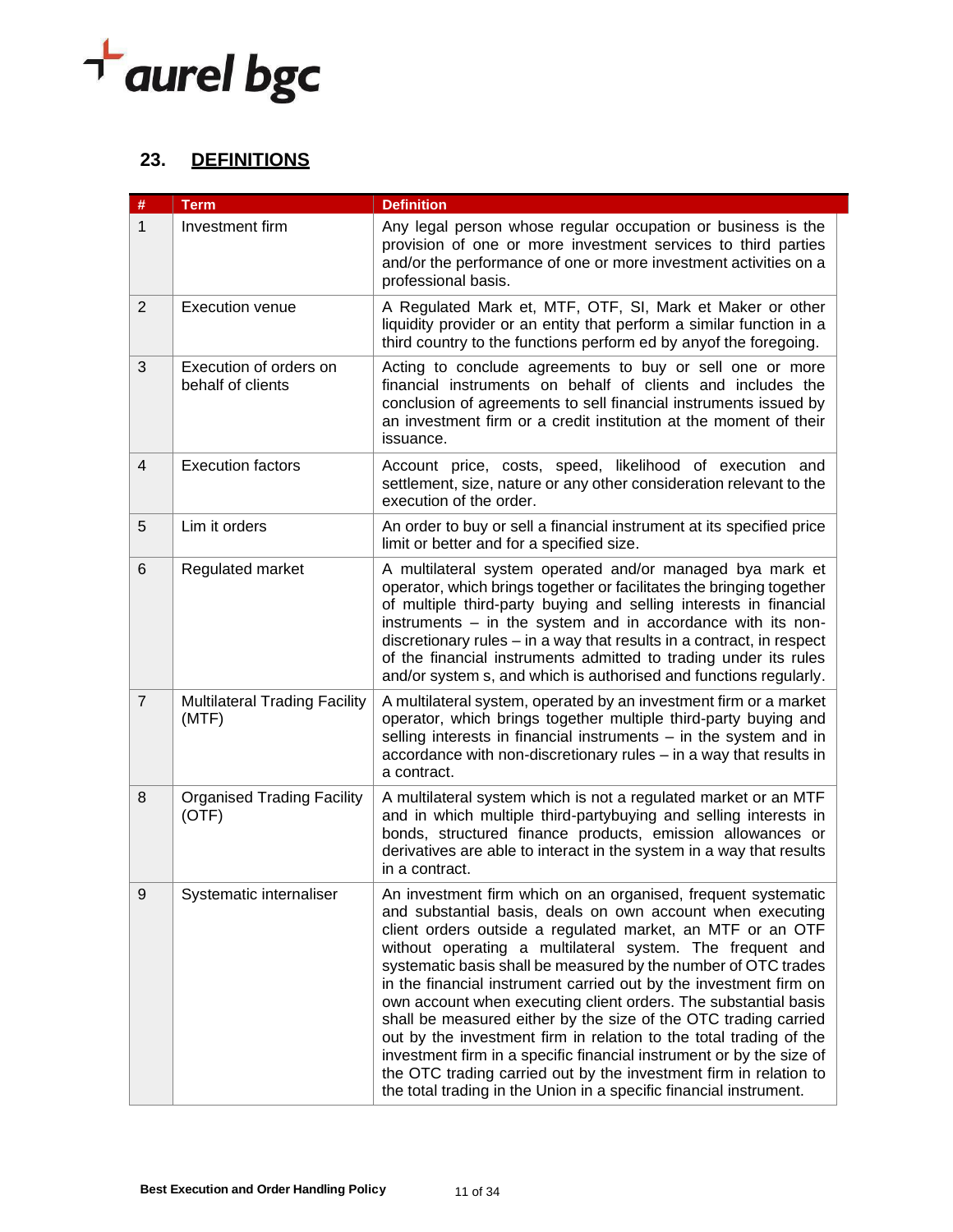

| #  | <b>Term</b>                | <b>Definition</b>                                                                                                                                                                                                                                                                                                                                                                                                                                                                                                                                                                                                                                                                                                                                                                   |
|----|----------------------------|-------------------------------------------------------------------------------------------------------------------------------------------------------------------------------------------------------------------------------------------------------------------------------------------------------------------------------------------------------------------------------------------------------------------------------------------------------------------------------------------------------------------------------------------------------------------------------------------------------------------------------------------------------------------------------------------------------------------------------------------------------------------------------------|
| 10 | Mark et maker              | A person who holds himself out on the financial markets on a<br>continuous basis as being willing to deal on own account by<br>buying and selling financial instruments against that person's<br>proprietary capital at prices defined by that person.                                                                                                                                                                                                                                                                                                                                                                                                                                                                                                                              |
| 11 | Liquid market              | Mark et for a financial instrument or a class of financial<br>instruments, where there are ready and willing buyers and sellers<br>on a continuous basis, assessed in accordance with the following<br>criteria, taking into consideration the specific market structures of<br>the particular financial instrument or of the particular class of<br>financial instruments:<br>a. the average frequency and size of transactions over a range<br>of market conditions, having regard to the nature and life cycle<br>Ωf<br>products within the class of financial instrument;<br>b. the number and type of market participants, including the ratio<br>of market participants to traded instruments in a particular<br>product;<br>c. the average size of spreads, where available. |
| 12 | Trading venue              | A regulated market, an MTF or an OTF                                                                                                                                                                                                                                                                                                                                                                                                                                                                                                                                                                                                                                                                                                                                                |
| 13 | Client                     | Any natural or legal person to whom an investment firm provides<br>investment or ancillary services.                                                                                                                                                                                                                                                                                                                                                                                                                                                                                                                                                                                                                                                                                |
| 14 | <b>Retail client</b>       | A client who is not a professional client.                                                                                                                                                                                                                                                                                                                                                                                                                                                                                                                                                                                                                                                                                                                                          |
| 15 | <b>Professional client</b> | Professional client is a client who possesses the experience,<br>knowledge and expertise to make its own investment decisions<br>and properly assess the risks that it incurs, and meets criteria laid<br>out in Annex 2.                                                                                                                                                                                                                                                                                                                                                                                                                                                                                                                                                           |
| 16 | Eligible counterparty      | Investment firms, credit institutions, insurance companies, UCITS<br>and their management companies, pension funds and their<br>management companies, other financial institutions authorised or<br>regulated under Union law or under the national law of a Member<br>State, national governments and their corresponding offices<br>including public bodies that deal with public debt at national level,<br>central banks and supranational organisations.                                                                                                                                                                                                                                                                                                                       |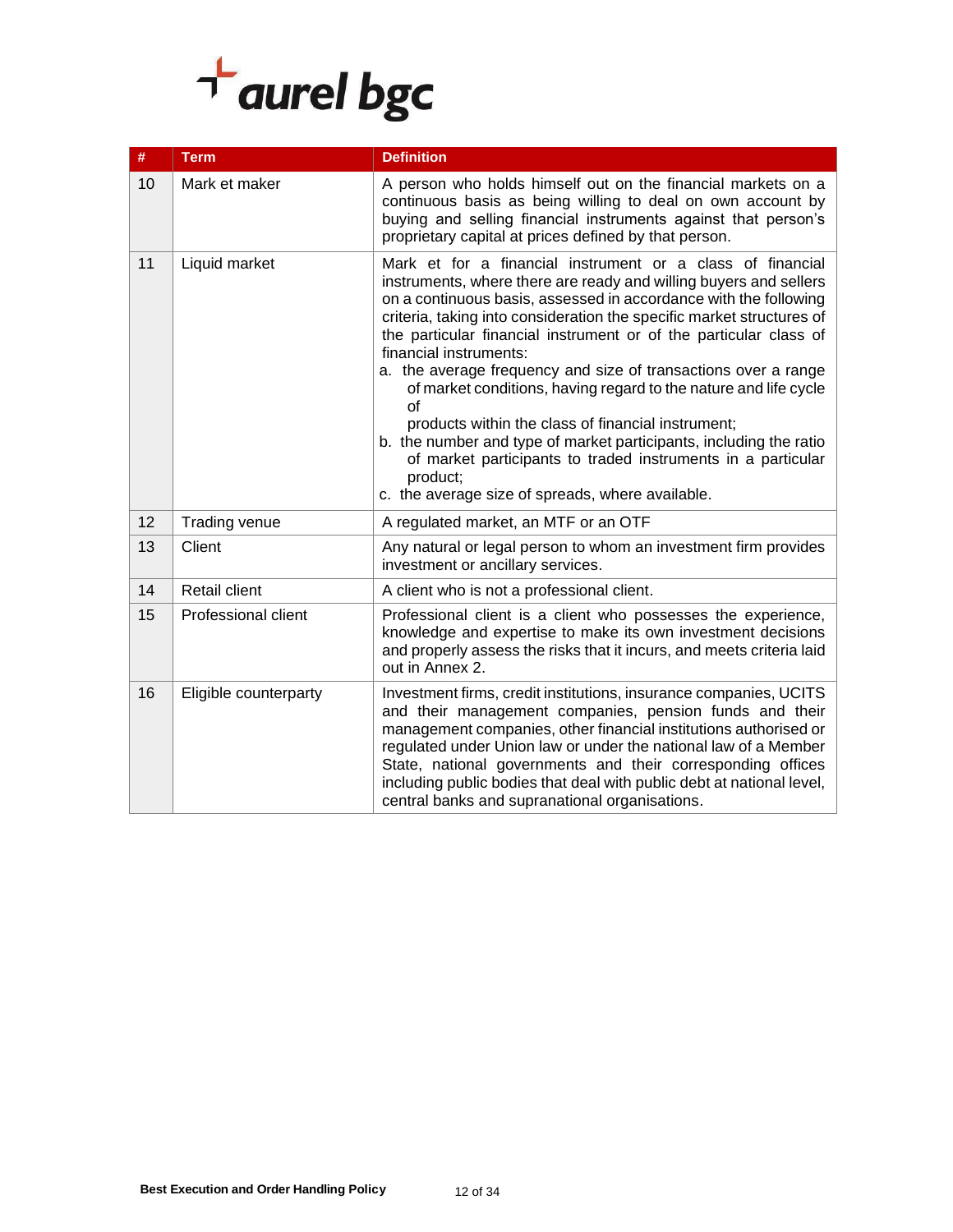# **aurel bgc**

### **24. ANNEX 1**

### **Financial Instruments**

Under MiFID II, transactions executing client orders in specific financial instruments are within the scope of this policy. These are listed below:

- $\Box$  Transferable securities:
- **Money-market instruments;**
- $\Box$  Units in collective investment undertakings;
- $\Box$  Options, futures, swaps, forward rate agreements and any other derivative contracts relating to securities, currencies, interest rates or yields, emission allowances or other derivatives instruments, financial indices or financial measures which may be settled physically or in cash;
- $\Box$  Options, futures, swaps, forwards and any other derivative contracts relating to commodities that must be settled in cash or may be settled in cash at the option of one of the parties other than by reason of default or other termination event;
- Options, futures, swaps, and any other derivative contract relating to commodities that can be  $\Box$ physically settled provided that they are traded on a regulated mark et, a MTF, or an OTF, except for wholesale energy products traded on an OTF that must be physically settled;
- Options, futures, swaps, forwards and any other derivative contracts relating to commodities, that can be physically settled not otherwise mentioned in point vi of this Section and not being for commercial purposes, which have the characteristics of other derivative financial instruments;
- $\Box$  Derivative instruments for the transfer of credit risk;
- $\Box$  Financial contracts for differences:
- $\Box$  Options, futures, swaps, forward rate agreements and any other derivative contracts relating to climatic variables, freight rates or inflation rates or other official economic statistics that must be settled in cash or may be settled in cash at the option of one of the parties other than by reason of default or other termination event, as well as any other derivative contracts relating to assets, rights, obligations, indices and measures not otherwise mentioned in this Section, which have the characteristics of other derivative financial instruments, having regard to whether, inter alia, they are traded on a regulated market, OTF, or an MTF;
- Emission allowances consisting of any units recognized for compliance with the requirements  $\Box$ of Directive 2003/87/EC (Emissions Trading Scheme).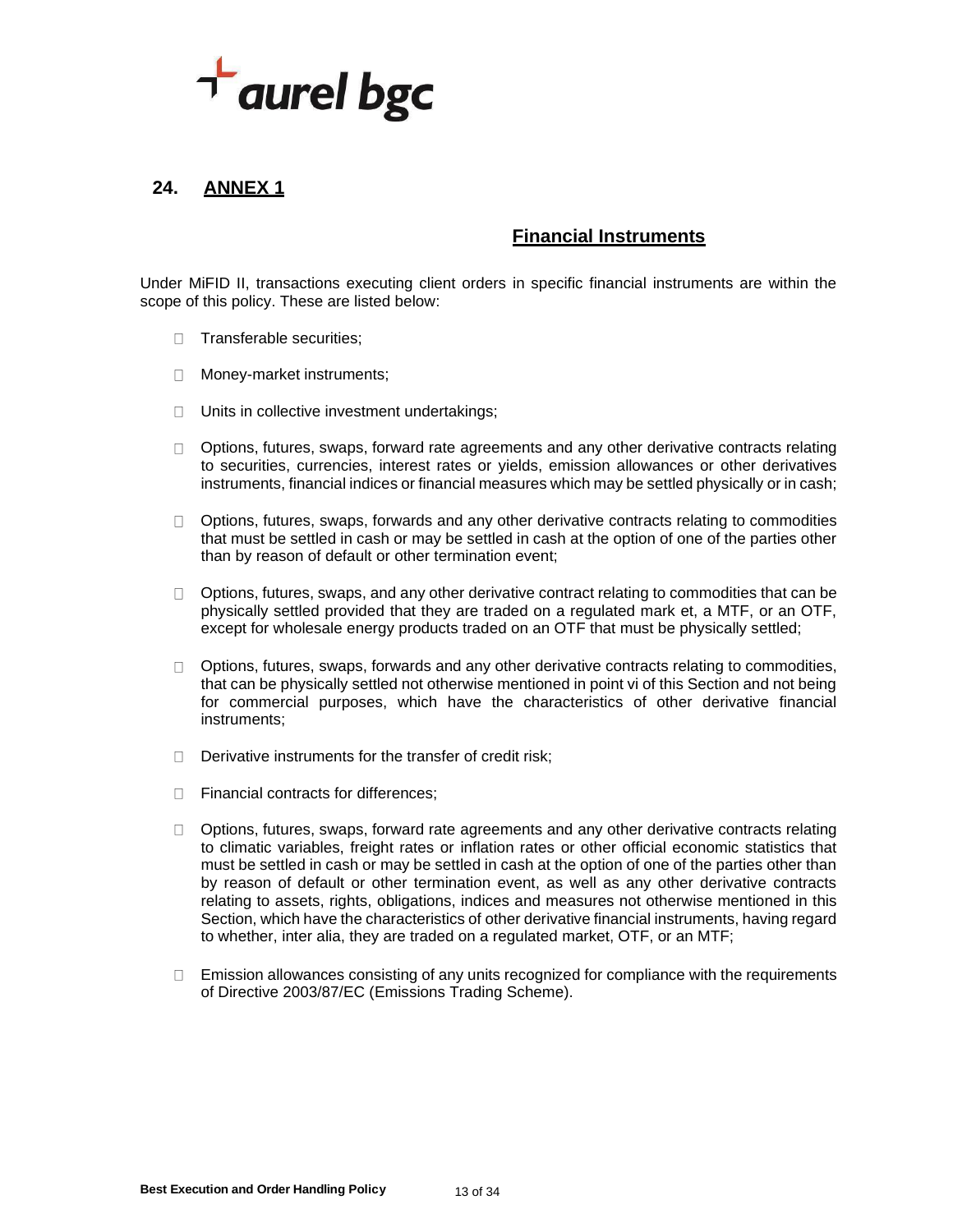

# **25. ANNEX 2**

### **Client Categorisation**

### **Retail Clients**

Retail Clients are considered as clients who do not fall under the categorisations of a  $\Box$ Professional Client or an Eligible Counterpart y. Aurel BGC does not deal with Retail clients.

#### **Professional Clients**

□ Professional Clients are considered to possess the experience, knowledge and expertise to make their own investment decisions and assess the risks inherent in their decisions. The below list includes types of Professional Clients but is not restricted to:

Entities which are required to be authorised or regulated to operate in the financial markets:

- □ Credit institutions:
- □ Investment firms;
- □ Other authorised or regulated financial institutions;
- □ Insurance companies:
- □ Collective investment schemes and their management companies;
- $\Box$  Pension funds and their management companies;
- $\Box$  Commodity and commodity derivative dealers;
- □ Locals authorities:
- □ Other institutional investors.

In relation to MiFID business, large undertakings meeting two of the following size requirements on a company basis:

- Balance sheet total of €20m, net turnover of €40m,
- Own funds of €2m.

In relation to non-MiFID business:

 $\Box$  A body corporate (including a LLP) which has (or has had at any time during the previous two years) called up share capital or net assets of at least

£5 million (or its equivalent in any other currency at the relevant time);

- $\Box$  An undertaking that meets two of the following tests:
	- a balance sheet total of EUR 12,500,000;
	- a net turnover of EUR 25,000,000;
	- an average number of staff during the year of 250; Partnership or unincorporated association which has (or has had at any time during the previous two years) net assets of at least £5 million (or its equivalent in any other currency at the relevant time) and calculated in the case of a limited partnership without deducting loans owing to any of the partners;
	- a trustee of a trust (other than an occupational pension scheme, SSAS, personal pension scheme or stakeholder pension scheme) which has (or has had at any time during the previous two years) assets of at least £10 million (or its equivalent in any other currency at the relevant time) calculated by aggregating the value of the cash and designated investments forming part of the trust's assets, but before deducting its liabilities;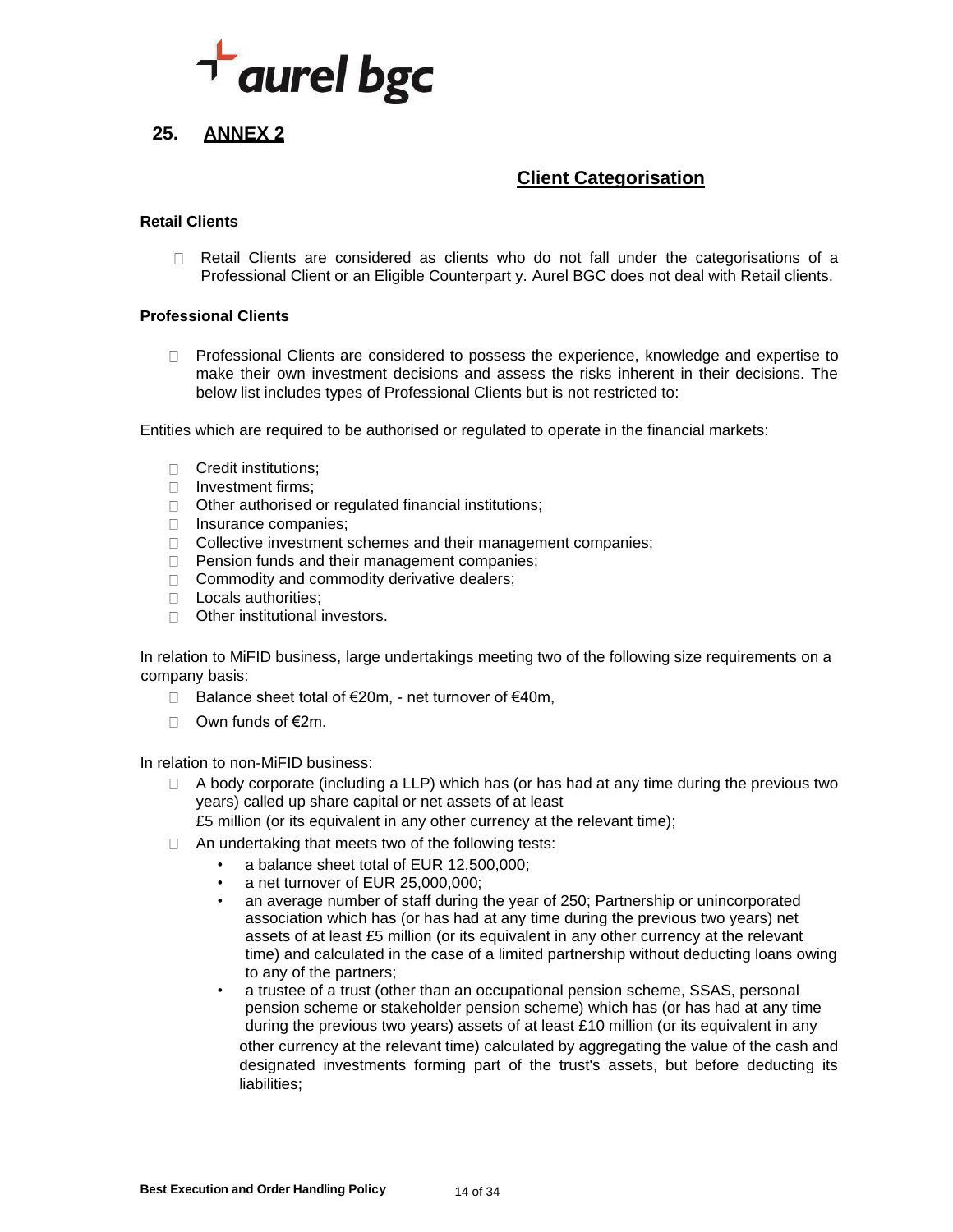

- a trustee of [an occupational pension scheme or SSAS, o](http://fsahandbook.info/FSA/glossary-html/handbook/Glossary/O?definition=G777)r a trustee [or operator o](http://fsahandbook.info/FSA/glossary-html/handbook/Glossary/O?definition=G803)f [a](http://fsahandbook.info/FSA/glossary-html/handbook/Glossary/P?definition=G876) [personal pension scheme o](http://fsahandbook.info/FSA/glossary-html/handbook/Glossary/P?definition=G876)r [stakeholder pension scheme w](http://fsahandbook.info/FSA/glossary-html/handbook/Glossary/S?definition=G1124)here the scheme has (or has had at any time during the previous two years):
	- at least 50 members; and
	- assets under management of at least £10 million (or its equivalent in any other currency at the relevant time); - a local authority or a public authority.
- $\Box$  National and regional governments, public bodies that manage public debt, central banks and international and supranational institutions.
- $\Box$ Other institutional investors whose main activity is to invest in financial instruments, including entities.

#### **Eligible Counterparties**

Each of the following is an Eligible Counterparty(including an entity that is not from an EEA state that is equivalent to any of the following):

- **an investment firm;**
- a credit institution;
- □ an insurance company;
- □ a collective investment scheme authorised under the UCITS Directive or its management company;
- □ a pension fund or its management company;
- □ another financial institution authorised or regulated under European Union legislation or the national law of an EEA State;
- $\Box$  an undertaking exempted from the application of MiFID under either Article 2(1)(k) (certain own account dealers in commodities or commodity derivatives) or Article 2(1)(l) (locals) of that directive;
- $\Box$  a national government or its corresponding office, including a public body that deals with the public debt;
- a central bank;
- □ a supranational organisation.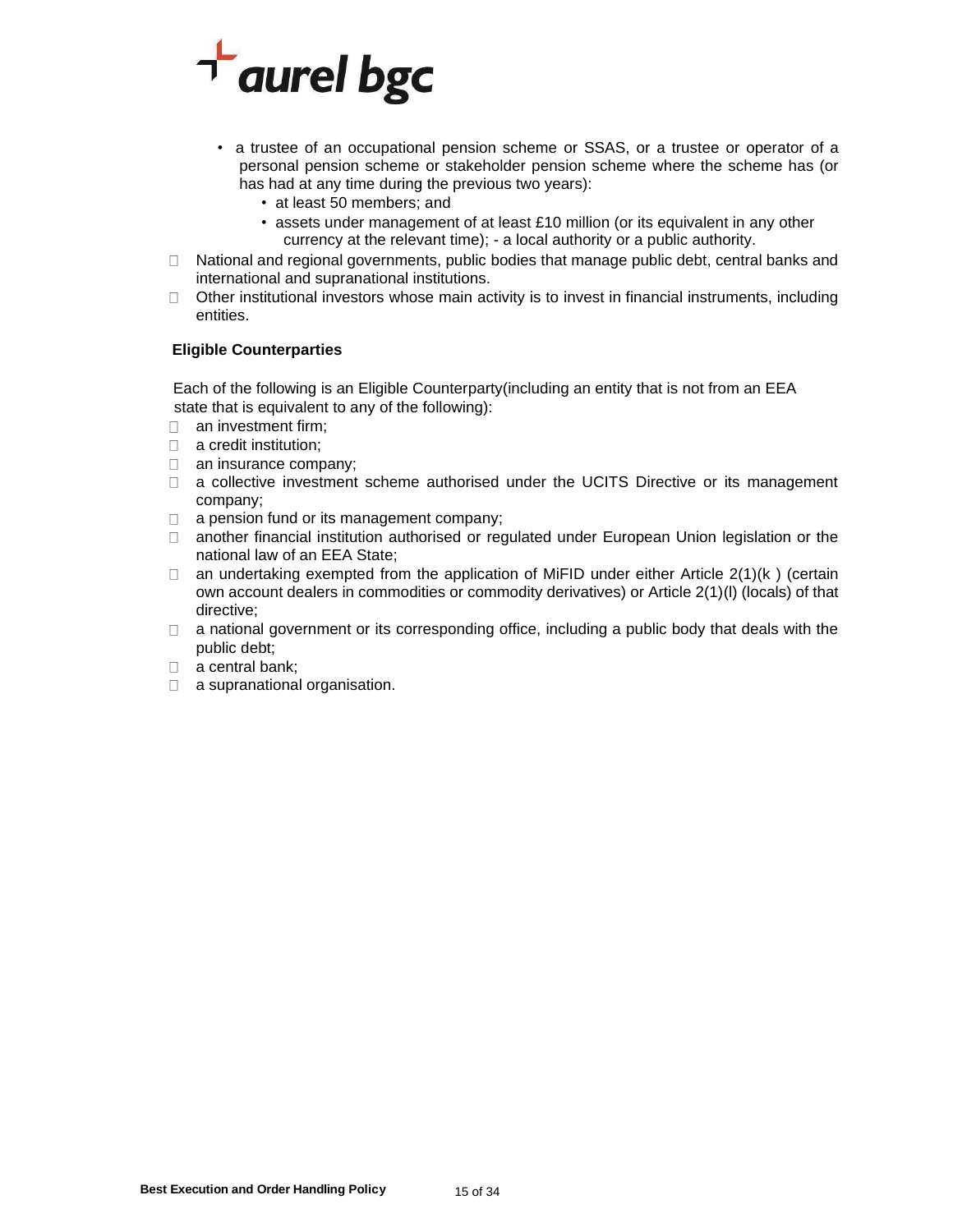

### **26. ANNEX 3 Venues**

### **Futures, Options & Equity Derivatives:**

- □ Eurex (Francfort)
- □ Euronext derivatives Paris
- □ Ice Europe
- □ OTF Aurel BGC (cleared derivatives OTC: IRS, OIS, swaptions, etc).

On derivatives Aurel BGC uses the following brokers (orders transmitted by voice or DMA):

### *Equity derivatives*

- ABN Amro Bank nv (DMA)
- □ Aurel BGC (OTC)
- □ Banca Profilo SpA
- □ BGC Brokers L.P. (UK)
- BGC Financial (USA)
- □ BGC Partners (Australia) Pty Ltd
- □ Morgan Stanley Passport DMA (Asia-Pacific)
- □ Vantage Capital Markets LLP

### *Futures, fixed income options and indexes*

- □ AFS Execution Services B.V.
- ABN Amro Bank nv (DMA)
- Aurel BGC (OTC)
- BGC Brokers L.P
- D BGC Danemark
- □ BGC Financial (USA)
- □ BGC Patners (Australia) Pty Ltd
- □ Dash Financial Technologies LLC (USA)
- □ Fast Mark et Option (ex CCM), Chicago (USA)
- **FP Brokerage Co.**
- GFI Securities Limited (Name-give up)
- Instinet Germany GmbH
- □ Macquarie Capital Markets Canada Ltd
- **Mark IV Brokerage, LLC**
- □ Morgan Stanley Passport DMA (Asie-Pacifique)
- □ Sunrise Brokers LLC
- □ X-Change Financial Access, LLC

### **Bonds & Money Market:**

- Aurel BGC
- □ BGC Brokers L.P. (UK), (BGC Traders, BGX Volume match MTF)
- OTF Aurel BGC

To offer the best possible execution to its clients, Aurel BGC took the decision, unless exception, to transmit the orders received on notes and bonds (fixed income) to BGC Brokers LP London.

The orders are then executed by Aurel BGC on behalf of BGC Brokers LP, the latter acting as principal on the transaction.

Where Aurel BGC will act as principal on the transaction, the client will be pre-informed.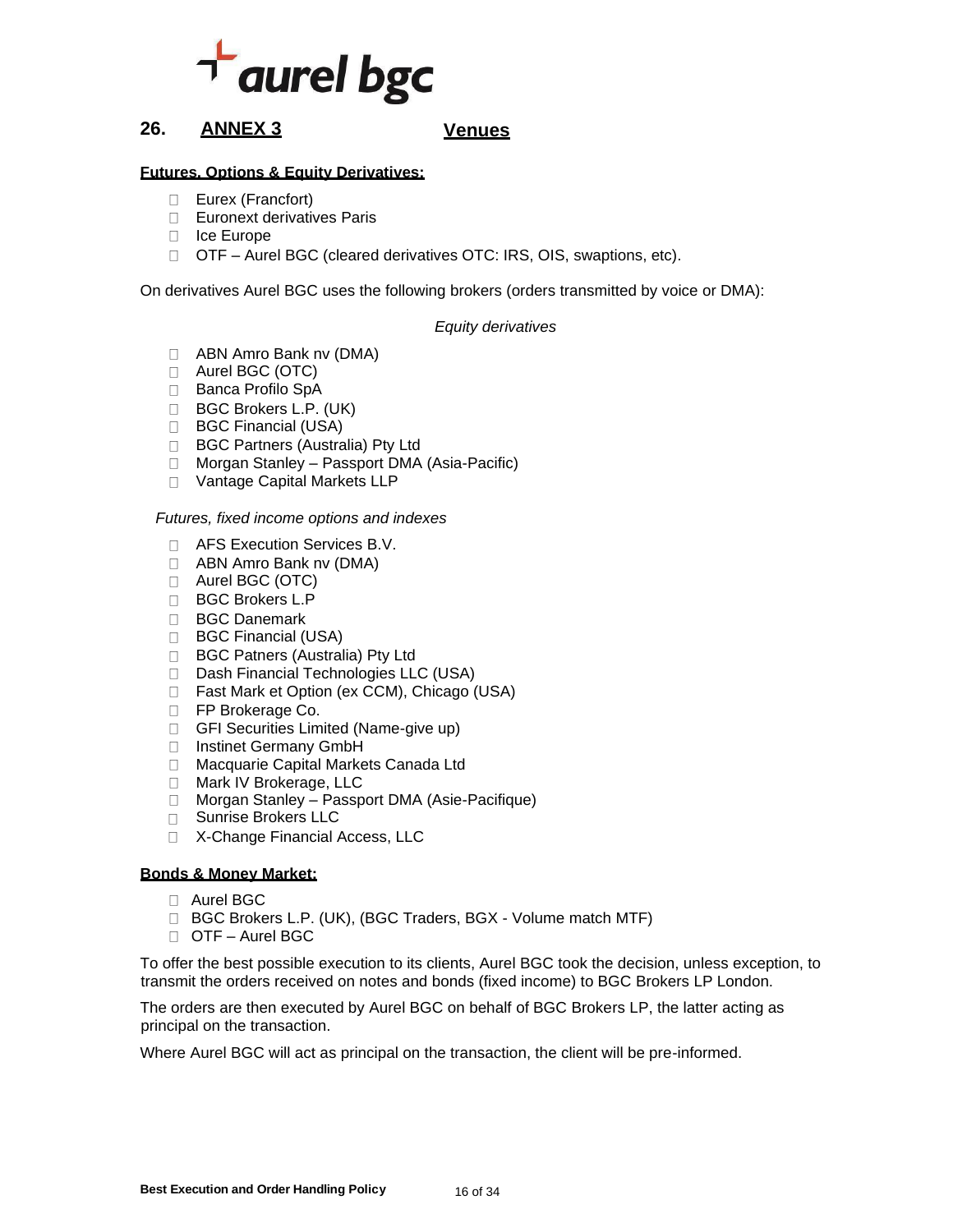

### **Commodities**

- **n** EEX
- $\Box$  Linn group (USA)
- RJ O'Brien (night desk UK)

### **Equities and Equity-Like Instruments**

To offer the best execution possible to its clients, Aurel BGC took the decision to entrust all order executions on equity markets with SG, using a DMA (Direct Mark et Access) system.

The choice of SG was done through a selection process based on the following elements:

- $\Box$  A high quality service, allowing to challenge market evolutions,
- $\Box$  A long term partnership with a true will to serve our client,
- □ An operating system to execute orders allowing a direct market access and the control of execution quality
- □<br>
A technical architecture tested through several projects and achievements.
- $\Box$  The control of back office, with one single clearer in the Euronext world (Parel) and the use of the SG global time zone reporting.
- $\Box$  The reduction of execution and clearing fees, with the benefit of cost mutualisation, allowing a competitive fees policy without impact on service quality.

On Asian markets, Aurel BGC transmits by voice order for execution to BGC Hong-Kong.

- **France:**
	- Aurel BGC

Barclays Bank Ireland PLC (European, Asian and US cash equities markets) Euronext Paris Instinet Europe Limited\*/Instinet Germany GmbH (European, Asian and US cash equities markets) Morgan Stanley Europe SE\* (European, Asian and US cash equities markets) Parel Société Générale\*

### **Etranger:**

Barclays Bank Ireland PLC (European, Asian and US cash equities markets) Cph (Copenhagen)\* Euronext Am sterdam\* Euronext Bruxelles\* Euronext Lisbonne\* Instinet Europe Limited\*/Instinet Germany GmbH (European, Asian and US cash equities markets) LSE (London Stock Exchange)\* SW X (Swiss Stock Exchange)\* VIRT-X\* Morgan Stanley Europe SE\* (European, Asian and US cash equities markets) Mta (Milan)\* Nyse, Nasdaq, Am ex (USA)\* Osl (Oslo)\* Sto (Stockholm)\* Hex (Helsinki)\* Xetra (Frankfurt and Vienna)\* Sibe (Madrid)\*

\* Access to the reference market via brokers

\* If needed, see *§ 12 –"Trading and execution venues" for more information*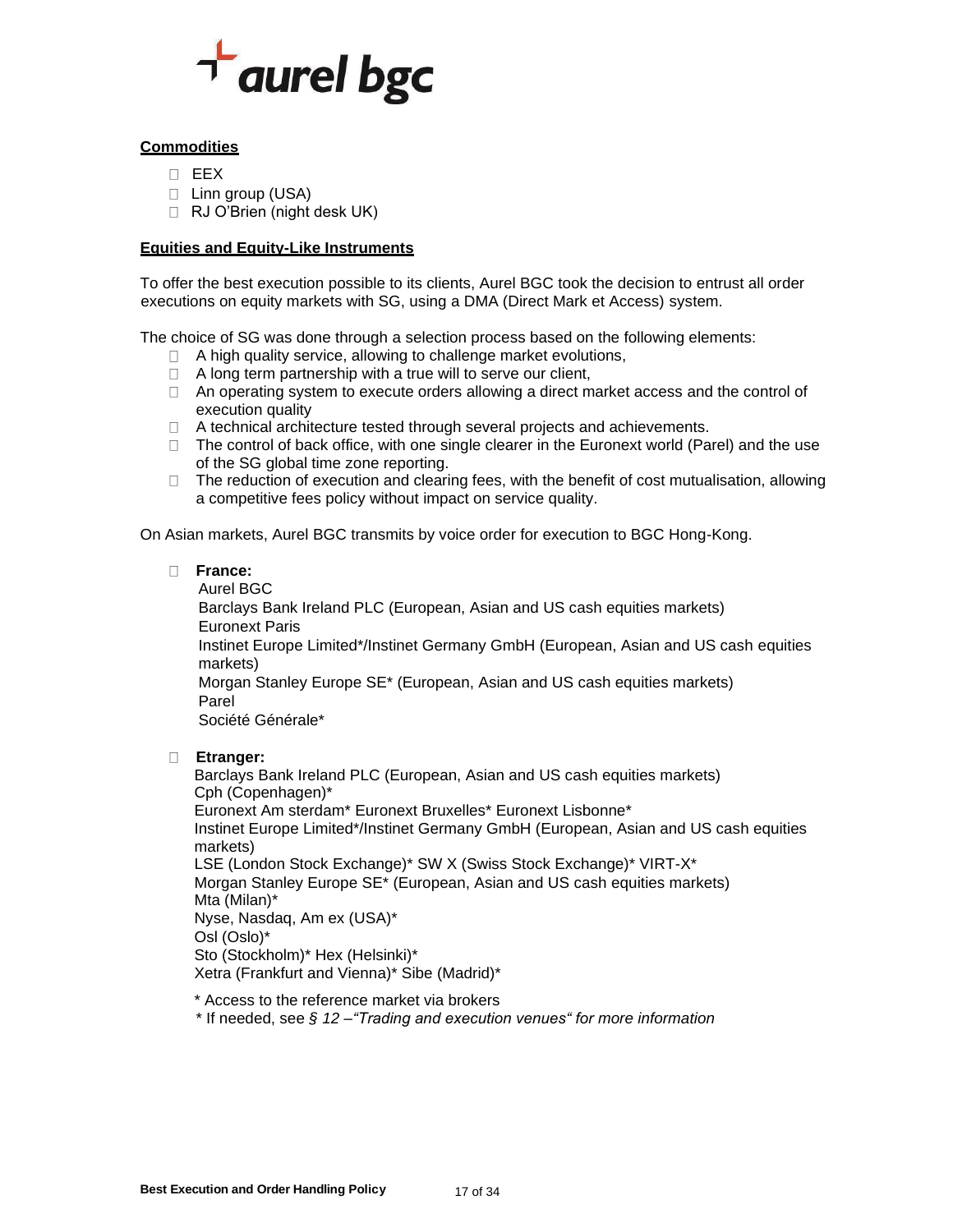

Equity orders sent to Aurel BGC can be routed to a MTF (Multilateral Trading Facility) via the Fidessa SOR (Smart Order Router). On top of national exchanges, The Fidessa SOR is connected to the following MTFs:

- BATS Chi-X
- SI of Société Générale<sup>i</sup><br>- Turquoise
- **Turquoise**

Any client wishing to get further information on the Fidessa SOR must ask it to Aurel BGC.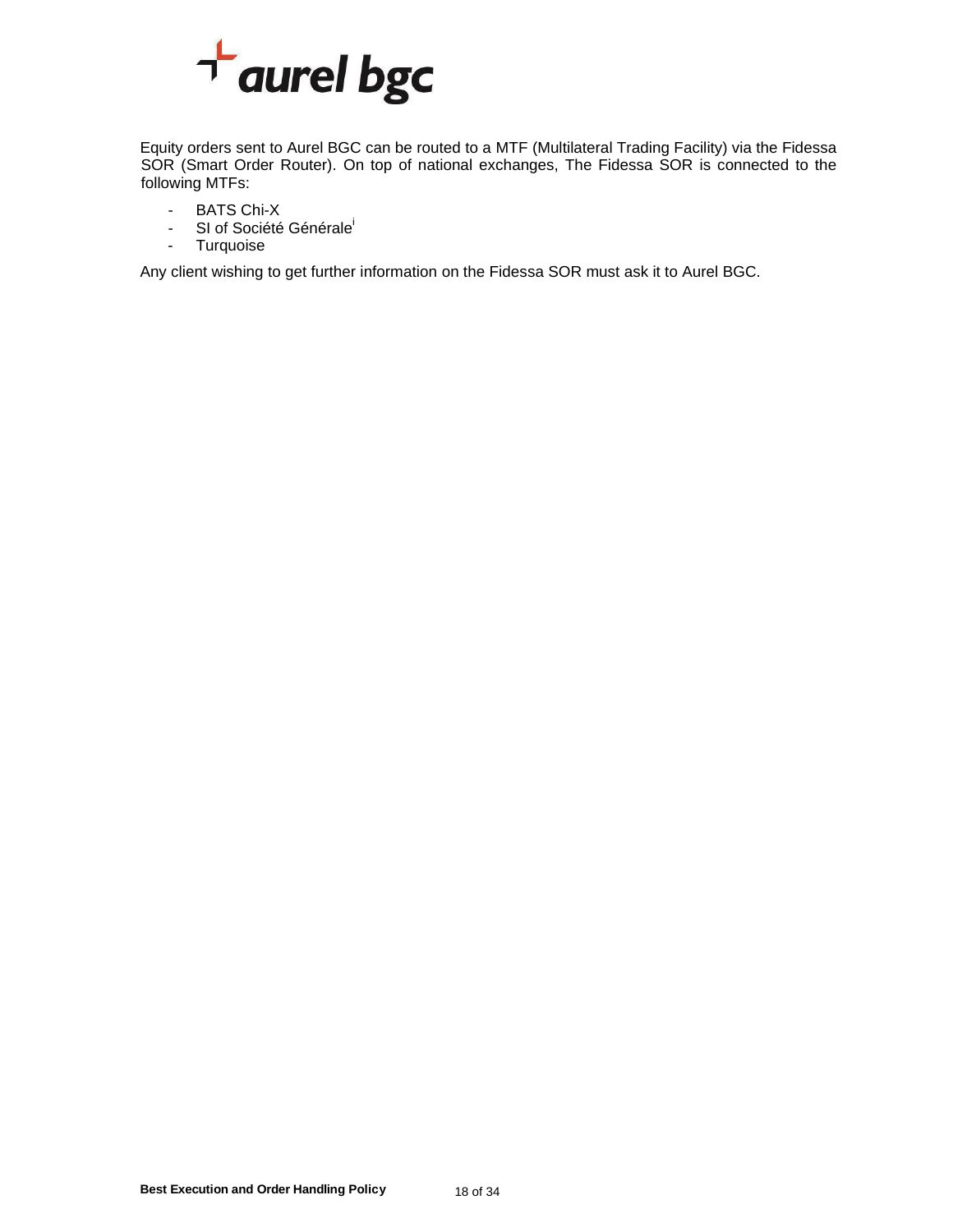# <sup>-</sup>aurel bgc

# **27. ANNEX 4**

# **Prioritisation of Execution Factors**

| <b>Asset Class</b>                                                                                                    | <b>Execution Factor</b>                                                                                                                                                                   | <b>Explanation</b>                                                                                                                                                                                                                                                                                                                                                                                                                                                       |
|-----------------------------------------------------------------------------------------------------------------------|-------------------------------------------------------------------------------------------------------------------------------------------------------------------------------------------|--------------------------------------------------------------------------------------------------------------------------------------------------------------------------------------------------------------------------------------------------------------------------------------------------------------------------------------------------------------------------------------------------------------------------------------------------------------------------|
|                                                                                                                       | <b>Priority</b>                                                                                                                                                                           |                                                                                                                                                                                                                                                                                                                                                                                                                                                                          |
| Equities - shares<br>and depositary<br>receipts                                                                       | 1) Price<br>2) Costs<br>3) Speed<br>4) Likelihood of execution<br>and settlement<br>5) Size<br>6) Nature<br>7) Any other consideration<br>relevant<br>to the execution of the<br>order    | There may be scenarios where the priority of<br>execution factors will change for example:<br>$\Box$ due to a lack of liquidity on a particular<br>venue or across venues where likelihood<br>of execution and speed will become more<br>important;<br>$\Box$ where volume discovery is the primary<br>purpose of the order as opposed to price<br>discovery where size will more significant.                                                                           |
| Debt Instruments -<br>Bonds and Money<br><b>Market Instruments</b><br>- liquid markets                                | 1) Price<br>2) Speed<br>3) Size<br>4) Likelihood of execution<br>and settlement<br>5) Costs<br>6) Nature<br>7) Any other consideration<br>relevant to the<br>execution of the order       | There may be scenarios where the priority of<br>execution factors will change for example:<br>I due to a lack of liquidity on a particular<br>venue or across venues where likelihood<br>of execution and speed will become more<br>important;<br>$\Box$ where volume discovery is the primary<br>purpose of the order as opposed to price<br>discovery where size will more significant.<br>$\Box$ whether the order is executed using an<br>execution venue or OTC.    |
| Debt Instruments -<br>Bonds and Money<br><b>Market Instruments</b><br>- illiquid markets                              | 1) Likelihood of<br>execution and<br>settlement<br>2) Price<br>3) Size<br>4) Speed<br>5) Costs<br>6) Nature<br>7) Any other consideration<br>relevant<br>to the execution of the<br>order | There may be scenarios where the priority<br>of execution factors will change for<br>example:<br>$\Box$ due to a lack of liquidity on a particular<br>venue or across venues where likelihood<br>of execution and speed will become more<br>important;<br>$\Box$ where volume discovery is the primary<br>purpose of the order as opposed to price<br>discovery where size will more significant.<br>□ whether the order is executed using an<br>execution venue or OTC. |
| <b>Interest Rate</b><br>Derivatives - futures<br>and options admitted<br>to trading on a<br>venue - liquid<br>markets | 1) Price<br>2) Size<br>3) Speed<br>4) Costs<br>5) Likelihood of execution<br>and settlement<br>6) Nature<br>7) Any other consideration<br>relevant to the<br>execution of the order       | There may be scenarios where the priority<br>of execution factors will change for<br>example:<br>$\Box$ where there is unusual levels of volatility,<br>any of the factors may become of greater<br>depending<br>importance<br>upon<br>the<br>circumstances;<br>where<br>the<br>characteristics<br>οf<br>each<br>$\perp$<br>individual<br>client<br>order<br>such<br>as<br>preferences,<br>will<br>be<br>nature<br>more<br>significant;                                  |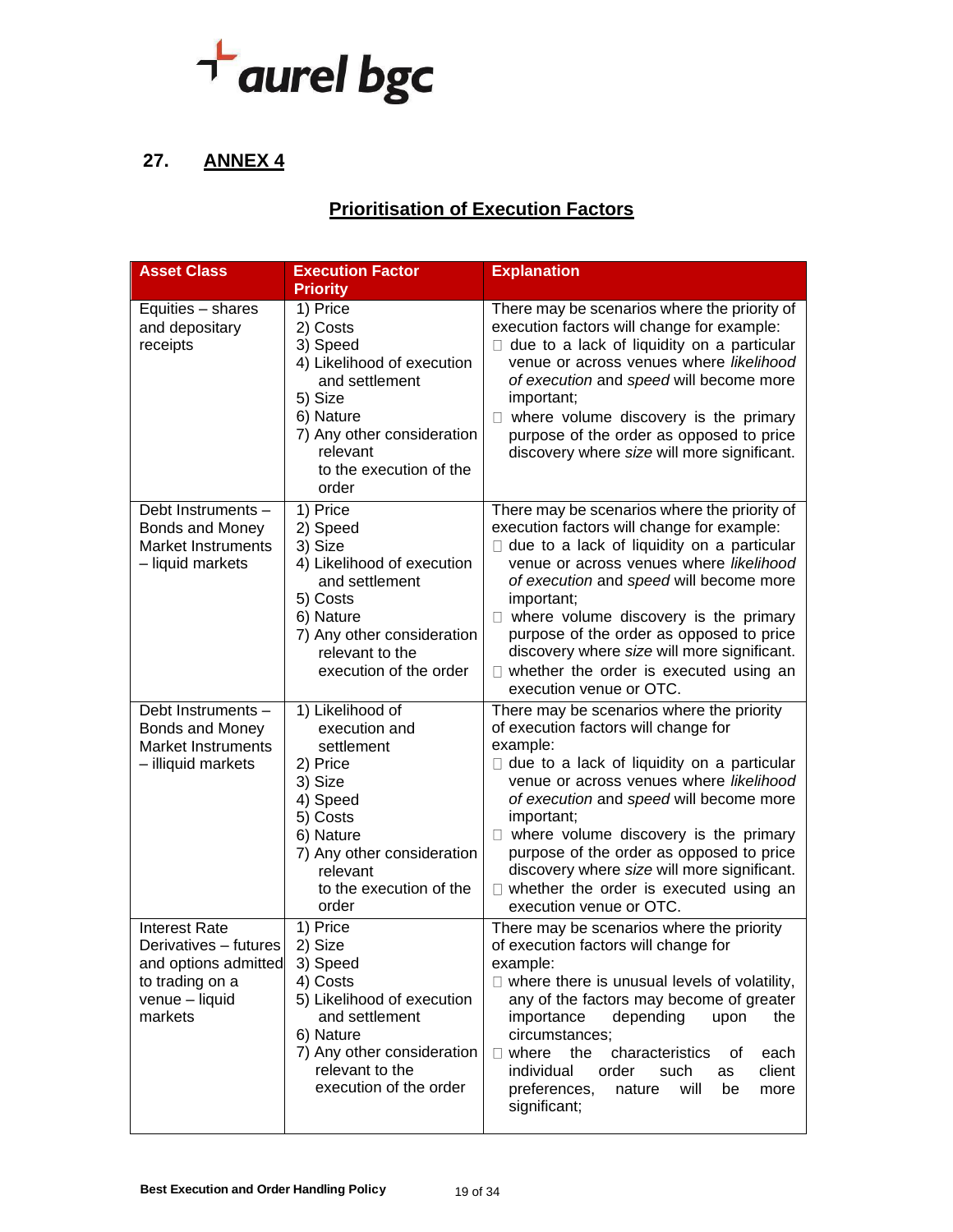

| <b>Asset Class</b>                                                                                                                            | <b>Execution Factor</b>                                                                                                                                                                | <b>Explanation</b>                                                                                                                                                                                                                                                                                                                                                                                                                                                                                                                                                                                                                                                                                                                                                                                                                                                                           |
|-----------------------------------------------------------------------------------------------------------------------------------------------|----------------------------------------------------------------------------------------------------------------------------------------------------------------------------------------|----------------------------------------------------------------------------------------------------------------------------------------------------------------------------------------------------------------------------------------------------------------------------------------------------------------------------------------------------------------------------------------------------------------------------------------------------------------------------------------------------------------------------------------------------------------------------------------------------------------------------------------------------------------------------------------------------------------------------------------------------------------------------------------------------------------------------------------------------------------------------------------------|
|                                                                                                                                               | <b>Priority</b>                                                                                                                                                                        |                                                                                                                                                                                                                                                                                                                                                                                                                                                                                                                                                                                                                                                                                                                                                                                                                                                                                              |
|                                                                                                                                               |                                                                                                                                                                                        | market<br>$\Box$ where<br>there<br>unusual<br>are<br>conditions, speed and<br>likelihood of<br>execution will become more important;<br>$\Box$ when the order is received during the day<br>and/or the size of order may affect the<br>significance of speed and likelihood of<br>execution.<br>$\Box$ due to a lack of liquidity on a particular<br>venue or across venues where likelihood<br>of execution and speed will become more<br>important.                                                                                                                                                                                                                                                                                                                                                                                                                                        |
| <b>Interest Rate</b><br>Derivatives - futures<br>and options admitted<br>to trading on a<br>$venue -$<br>illiquid markets                     | 1) Likelihood of<br>execution and<br>settlement<br>2) Price<br>3) Costs<br>4) Size<br>5) Speed<br>6) Nature<br>7) Any other consideration<br>relevant to the<br>execution of the order | There may be scenarios where the priority<br>of execution factors will change for<br>example:<br>$\Box$ where there is unusual levels of volatility,<br>any of the factors may become of greater<br>importance<br>depending<br>the<br>upon<br>circumstances:<br>$\Box$ where<br>the<br>characteristics<br>οf<br>each<br>client<br>individual<br>order<br>such<br>as<br>preferences,<br>will<br>nature<br>be<br>more<br>significant;<br>$\Box$ where<br>there<br>market<br>unusual<br>are<br>conditions, speed and<br>likelihood of<br>execution will become more important;<br>$\Box$ when the order is received during the day<br>and/or the size of order may affect the<br>significance of speed and likelihood of<br>execution.<br>$\Box$ due to a lack of liquidity on a particular<br>venue or across venues where likelihood<br>of execution and speed will become more<br>important. |
| <b>Interest Rate</b><br>Derivatives-<br>futures and options<br><b>Block</b><br><b>Trades</b><br>executed away from<br>the venue<br>order book | 1) Nature<br>2) Any other consideration<br>relevant to the<br>execution of the order<br>3) Price<br>4) Size<br>5) Speed<br>6) Likelihood of execution<br>and settlement<br>7) Costs    | There may be scenarios where the priority<br>of execution factors will change for<br>example:<br>$\Box$ where there is unusual levels of volatility,<br>any of the factors may become of greater<br>importance depending upon the<br>circumstances;<br>$\Box$ where<br>the<br>characteristics<br>each<br>of<br>individual<br>order<br>client<br>such<br>as<br>preferences,<br>will<br>be<br>nature<br>more<br>significant;<br>$\Box$ where<br>there<br>market<br>unusual<br>are<br>conditions, speed and<br>likelihood of<br>execution will become more important;<br>$\Box$ when the order is received during the day<br>and/or the size of order may affect the<br>significance of speed and likelihood of<br>execution.                                                                                                                                                                   |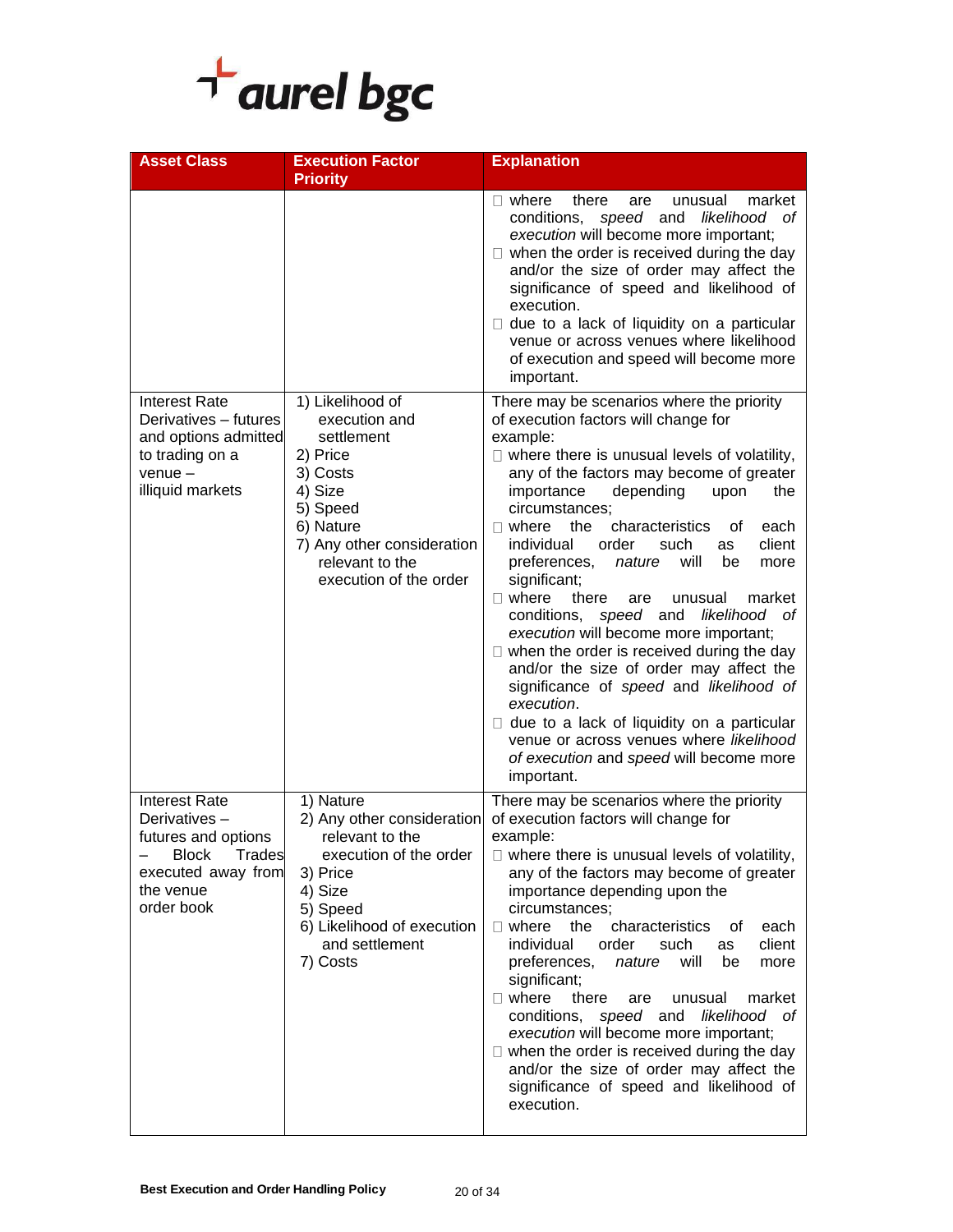

| <b>Asset Class</b>                                                                                        | <b>Execution Factor</b><br><b>Priority</b>                                                                                                                                          | <b>Explanation</b>                                                                                                                                                                                                                                                                                                                                                                                                                                                                                                                                                                                                                                                                                                                                                                                                                                                                  |
|-----------------------------------------------------------------------------------------------------------|-------------------------------------------------------------------------------------------------------------------------------------------------------------------------------------|-------------------------------------------------------------------------------------------------------------------------------------------------------------------------------------------------------------------------------------------------------------------------------------------------------------------------------------------------------------------------------------------------------------------------------------------------------------------------------------------------------------------------------------------------------------------------------------------------------------------------------------------------------------------------------------------------------------------------------------------------------------------------------------------------------------------------------------------------------------------------------------|
|                                                                                                           |                                                                                                                                                                                     | $\Box$ due to a lack of liquidity on a particular<br>venue or across venues where likelihood<br>of execution and speed will become more<br>important.                                                                                                                                                                                                                                                                                                                                                                                                                                                                                                                                                                                                                                                                                                                               |
| Interest Rate<br>Derivatives - swaps,<br>forwards and other<br>derivatives - liquid<br>markets            | 1) Price<br>2) Size<br>3) Speed<br>4) Likelihood of Execution<br>5) Costs<br>6) Nature<br>7) Other Considerations                                                                   | There may be scenarios where the priority<br>of execution factors will change for<br>example:<br>$\Box$ where there is unusual levels of volatility,<br>any of the factors may become of greater<br>Importance depending upon the<br>circumstances;<br>$\Box$ where<br>the<br>characteristics<br>each<br>0t<br>client<br>individual<br>order<br>such<br>as<br>preferences,<br>will<br>nature<br>be<br>more<br>significant;<br>$\Box$ where<br>there<br>market<br>unusual<br>are<br>conditions, speed and<br>likelihood of<br>execution will become more important;<br>$\Box$ when the order is received during the day<br>and/or the size of order may affect the<br>significance of speed and likelihood of<br>execution.<br>$\Box$ due to a lack of liquidity on a particular<br>venue or across venues where likelihood<br>of execution and speed will become more<br>important. |
| <b>Interest Rate</b><br>Derivatives-<br>swaps, forwards and<br>other<br>derivatives - illiquid<br>markets | 1) Size<br>2) Price<br>3) Likelihood of execution<br>and settlement<br>4) Speed<br>5) Costs<br>6) Nature<br>7) Any other consideration<br>relevant to the<br>execution of the order | There may be scenarios where the priority<br>of execution factors will change<br>for<br>example:<br>$\Box$ where there is unusual levels of volatility,<br>any of the factors may become of greater<br>importance depending upon the<br>circumstances;<br>$\Box$ where<br>the<br>characteristics<br>0f<br>each<br>individual<br>order<br>client<br>such<br>as<br>preferences,<br>will<br>nature<br>be<br>more<br>significant;<br>$\Box$ where<br>there<br>market<br>unusual<br>are<br>likelihood of<br>conditions, speed and<br>execution will become more important;<br>$\Box$ when the order is received during the day<br>and/or the size of order may affect the<br>significance of speed and likelihood of<br>execution.<br>I due to a lack of liquidity on a particular<br>venue or across venues where likelihood<br>of execution and speed will become more<br>important.   |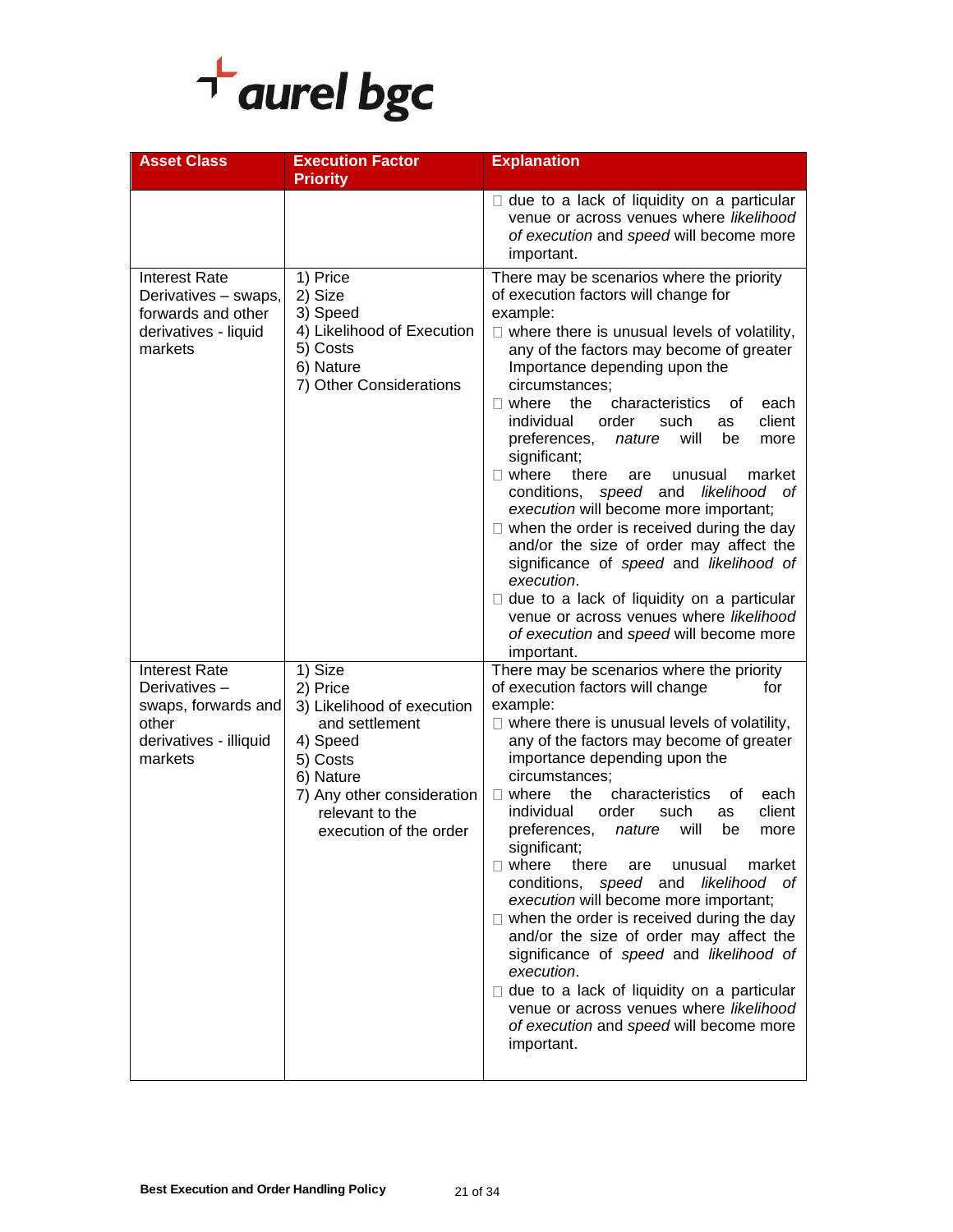

| <b>Asset Class</b>                                                                                                   | <b>Execution Factor</b><br><b>Priority</b>                                                                                                                                                | <b>Explanation</b>                                                                                                                                                                                                                                                                                                                                                                                                                                                                                                                                                                                                                                                                                                                                                                                                                   |
|----------------------------------------------------------------------------------------------------------------------|-------------------------------------------------------------------------------------------------------------------------------------------------------------------------------------------|--------------------------------------------------------------------------------------------------------------------------------------------------------------------------------------------------------------------------------------------------------------------------------------------------------------------------------------------------------------------------------------------------------------------------------------------------------------------------------------------------------------------------------------------------------------------------------------------------------------------------------------------------------------------------------------------------------------------------------------------------------------------------------------------------------------------------------------|
| Credit Derivatives -<br>futures and options<br>admitted to trading<br>on a venue - liquid<br>markets                 | 1) Price<br>2) Size<br>3) Speed<br>4) Costs<br>5) Likelihood of execution<br>and settlement<br>6) Nature<br>7) Any other consideration<br>relevant to the<br>execution of the order       | There may be scenarios where the priority of<br>execution factors will change for example:<br>$\Box$ where there is unusual levels of volatility,<br>any of the factors may become of greater<br>importance depending upon the<br>circumstances;<br>$\Box$ where the characteristics of each individual<br>order such as client preferences, nature will<br>be more significant;<br>$\Box$ where there are unusual market conditions,<br>speed and likelihood of execution will<br>become more important;<br>$\Box$ when the order is received during the day<br>and/or the size of order may affect the<br>significance of speed and likelihood of<br>execution.<br>$\Box$ due to a lack of liquidity on a particular<br>venue or across venues where likelihood of<br>execution and speed will become more<br>important.           |
| Credit Derivatives -<br>futures and options<br>admitted to trading<br>on a venue -<br>illiquid markets               | 1) Likelihood of<br>execution and<br>settlement<br>2) Price<br>3) Costs<br>4) Size<br>5) Speed<br>6) Nature<br>7) Any other consideration<br>relevant to the<br>execution of the<br>order | There may be scenarios where the priority of<br>execution factors will change for example:<br>$\Box$ where there is unusual levels of volatility,<br>any of the factors may become of greater<br>importance<br>depending<br>upon<br>thel<br>circumstances;<br>$\Box$ where the characteristics of each individual<br>order such as client preferences, nature will<br>be more significant;<br>$\Box$ where there are unusual market conditions,<br>speed and likelihood of execution will<br>become more important;<br>$\Box$ when the order is received during the day<br>and/or the size of order may affect the<br>significance of speed and likelihood of<br>execution.<br>$\Box$ due to a lack of liquidity on a particular<br>venue or across venues where likelihood of<br>execution and speed will become more<br>important. |
| Credit Derivatives -<br>futures and options-<br><b>Block</b><br>Trades<br>executed away from<br>the venue order book | 1) Nature<br>2) Any other consideration<br>relevant to the<br>execution of the order<br>3) Size                                                                                           | There may be scenarios where the priority of<br>execution factors will change for example :<br>$\Box$ where there is unusual levels of volatility,<br>any of the factors may become of greater<br>Importance<br>depending<br>upon<br>the<br>circumstances;                                                                                                                                                                                                                                                                                                                                                                                                                                                                                                                                                                           |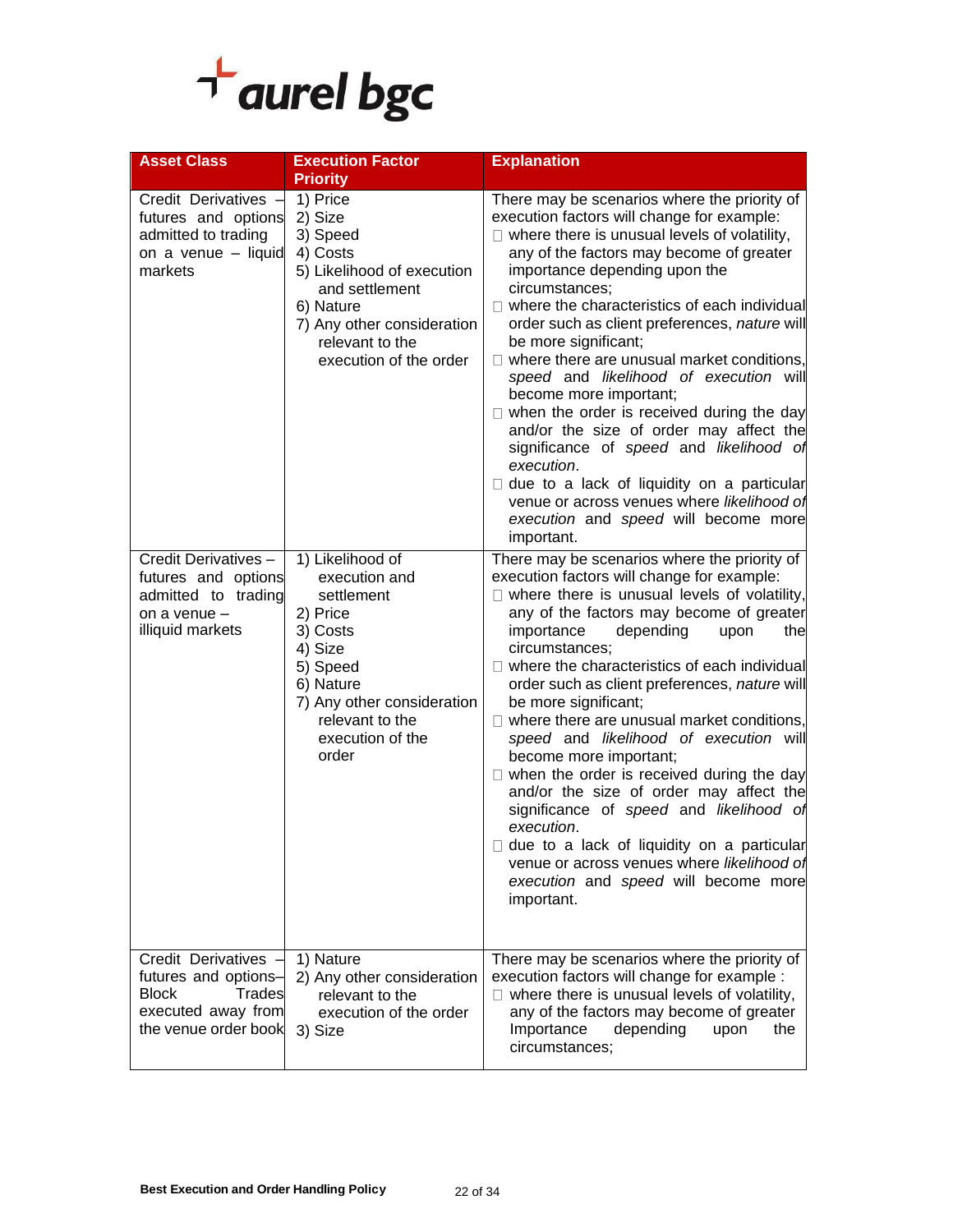

| <b>Asset Class</b>                                                           | <b>Execution Factor</b>                                                                                                                                                             | <b>Explanation</b>                                                                                                                                                                                                                                                                                                                                                                                                                                                                                                                                                                                                                                                                                                                                                                                                                                                                   |
|------------------------------------------------------------------------------|-------------------------------------------------------------------------------------------------------------------------------------------------------------------------------------|--------------------------------------------------------------------------------------------------------------------------------------------------------------------------------------------------------------------------------------------------------------------------------------------------------------------------------------------------------------------------------------------------------------------------------------------------------------------------------------------------------------------------------------------------------------------------------------------------------------------------------------------------------------------------------------------------------------------------------------------------------------------------------------------------------------------------------------------------------------------------------------|
|                                                                              | <b>Priority</b>                                                                                                                                                                     |                                                                                                                                                                                                                                                                                                                                                                                                                                                                                                                                                                                                                                                                                                                                                                                                                                                                                      |
|                                                                              | 4) Speed<br>5) Price<br>6) Likelihood of execution<br>and settlement<br>7) Costs                                                                                                    | the<br>$\Box$ where<br>characteristics<br>of<br>each<br>individual<br>order<br>such<br>client<br>as<br>preferences,<br>will<br>nature<br>be<br>more<br>significant;<br>$\Box$ where<br>there<br>market<br>unusual<br>are<br>conditions, speed and likelihood of<br>execution will become more important;<br>$\Box$ when the order is received during the day<br>and/or the size of order may affect the<br>significance of speed and likelihood of<br>execution.<br>I due to a lack of liquidity on a particular<br>venue or across venues where likelihood<br>of execution and speed will become more<br>important.                                                                                                                                                                                                                                                                 |
| Credit Derivatives -<br>swaps and other<br>derivatives - liquid<br>markets   | 1) Price<br>2) Size<br>3) Speed<br>4) Likelihood of Execution<br>5) Costs<br>6) Nature<br>7) Other Considerations                                                                   | There may be scenarios where the priority of<br>execution factors will change for example:<br>$\Box$ where there is unusual levels of volatility,<br>any of the factors may become of greater<br>importance<br>depending<br>the<br>upon<br>circumstances;<br>characteristics<br>where<br>the<br>each<br>οf<br>П<br>individual<br>client<br>order<br>such<br>as<br>preferences,<br>will<br>nature<br>be<br>more<br>significant;<br>$\Box$ where<br>there<br>market<br>unusual<br>are<br>conditions, speed and likelihood of<br>execution will become more important;<br>$\Box$ when the order is received during the day<br>and/or the size of order may affect the<br>significance of speed and likelihood of<br>execution.<br>$\Box$ due to a lack of liquidity on a particular<br>venue or across venues where likelihood<br>of execution and speed will become more<br>important. |
| Credit Derivatives -<br>swaps and other<br>derivatives - illiquid<br>markets | 1) Size<br>2) Price<br>3) Likelihood of execution<br>and settlement<br>4) Speed<br>5) Costs<br>6) Nature<br>7) Any other consideration<br>relevant to the<br>execution of the order | There may be scenarios where the priority of<br>execution factors will change for example:<br>$\Box$ where there is unusual levels of volatility,<br>any of the factors may become of greater<br>importance depending upon the<br>circumstances;<br>the<br>where<br>characteristics<br>of<br>each<br>$\mathbf{L}$<br>individual<br>order<br>such<br>client<br>as<br>preferences,<br>will<br>nature<br>be<br>more<br>significant.<br>$\Box$ where there are unusual<br>market<br>likelihood of<br>conditions, speed and<br>execution will become more important;<br>$\Box$ when the order is received during the day<br>and/or the size of order may affect the<br>significance of speed and likelihood of<br>execution.                                                                                                                                                              |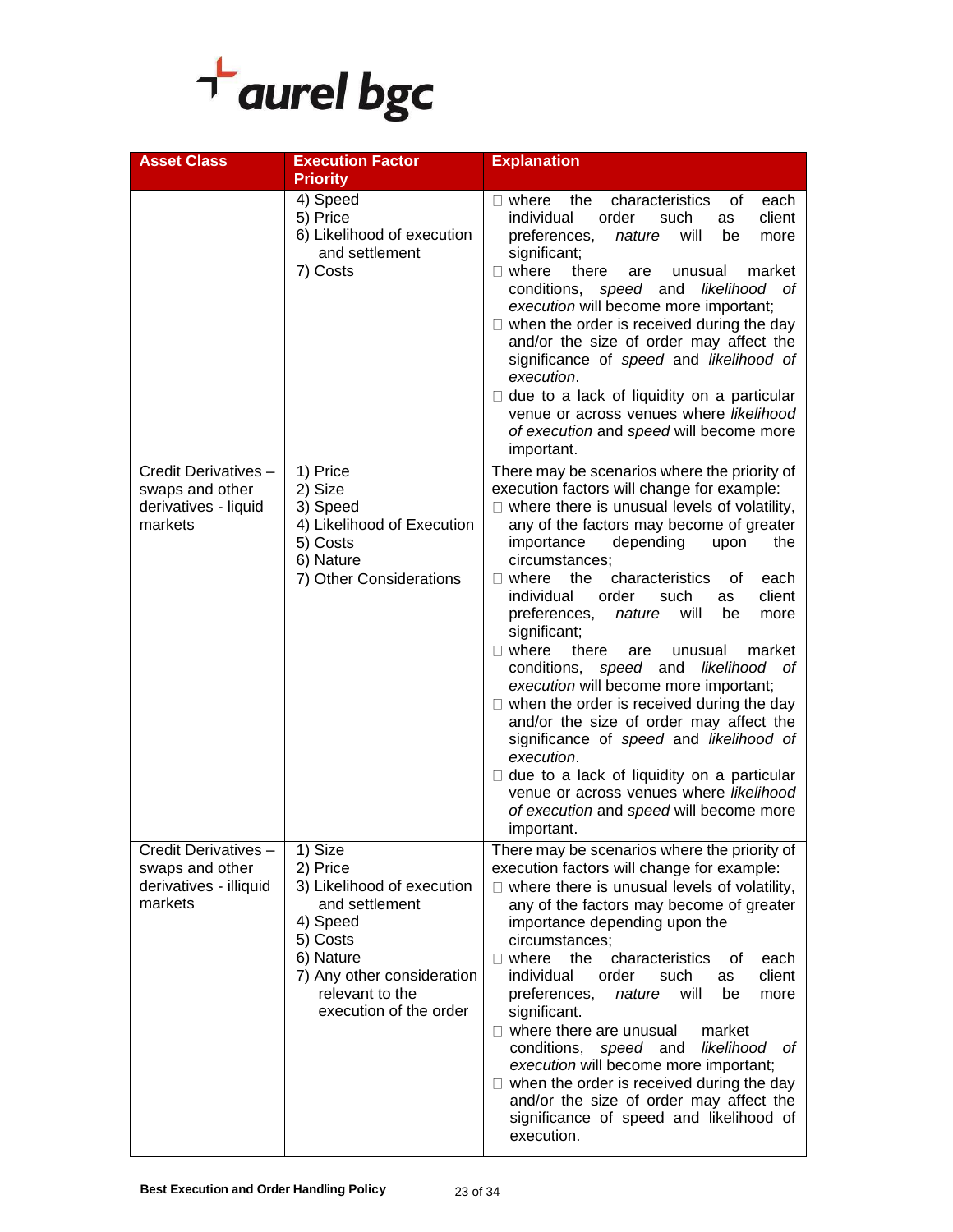

| <b>Asset Class</b>                                                                                            | <b>Execution Factor</b><br><b>Priority</b>                                                                                                                                          | <b>Explanation</b>                                                                                                                                                                                                                                                                                                                                                                                                                                                                                                                                                                                                                                                                                                                                                                                                                                                                              |
|---------------------------------------------------------------------------------------------------------------|-------------------------------------------------------------------------------------------------------------------------------------------------------------------------------------|-------------------------------------------------------------------------------------------------------------------------------------------------------------------------------------------------------------------------------------------------------------------------------------------------------------------------------------------------------------------------------------------------------------------------------------------------------------------------------------------------------------------------------------------------------------------------------------------------------------------------------------------------------------------------------------------------------------------------------------------------------------------------------------------------------------------------------------------------------------------------------------------------|
|                                                                                                               |                                                                                                                                                                                     | $\Box$ due to a lack of liquidity on a particular<br>venue or across venues where likelihood<br>of execution and speed will become more<br>important;                                                                                                                                                                                                                                                                                                                                                                                                                                                                                                                                                                                                                                                                                                                                           |
| Currency<br>Derivatives - futures<br>and options admitted<br>to trading on a<br>venue - liquid<br>markets     | 1) Price<br>2) Size<br>3) Speed<br>4) Costs<br>5) Likelihood of execution<br>and settlement<br>6) Nature<br>7) Any other consideration<br>relevant to the<br>execution of the order | There may be scenarios where the priority of<br>execution factors will change for example:<br>$\Box$ where there is unusual levels of volatility,<br>any of the factors may become of greater<br>depending<br>importance<br>the<br>upon<br>circumstances:<br>$\Box$ where<br>the<br>characteristics<br>οf<br>each<br>individual<br>order<br>such<br>client<br>as<br>preferences,<br>will<br>be<br>nature<br>more<br>significant;<br>$\Box$ where<br>there<br>unusual<br>market<br>are<br>conditions, speed<br>and<br>likelihood of<br>execution will become more important;<br>$\Box$ when the order is received during the day<br>and/or the size of order may affect the<br>significance of speed and likelihood of<br>execution.<br>$\Box$ due to a lack of liquidity on a particular<br>venue or across venues where likelihood<br>of execution and speed will become more<br>important;    |
| Currency<br>Derivatives - futures<br>and options admitted<br>to trading on a<br>$venue -$<br>illiquid markets | 1) Likelihood of execution<br>and settlement<br>2) Price<br>3) Costs<br>4) Size<br>5) Speed<br>6) Nature<br>7) Any other consideration<br>relevant to the execution<br>of the order | There may be scenarios where the priority of<br>execution factors will change for example:<br>$\Box$ where there is unusual levels of volatility,<br>any of the factors may become of greater<br>importance<br>depending<br>upon<br>the<br>circumstances;<br>$\Box$ where<br>the<br>characteristics<br>οf<br>each<br>individual<br>order<br>such<br>client<br>as<br>preferences,<br>will<br>nature<br>be<br>more<br>significant;<br>$\Box$ where<br>market<br>there<br>unusual<br>are<br>conditions, speed<br>likelihood<br>and<br>ot<br>execution will become more important;<br>$\Box$ when the order is received during the day<br>and/or the size of order may affect the<br>significance of speed and likelihood of<br>execution.<br>$\Box$ due to a lack of liquidity on a particular<br>venue or across venues where likelihood<br>of execution and speed will become more<br>important. |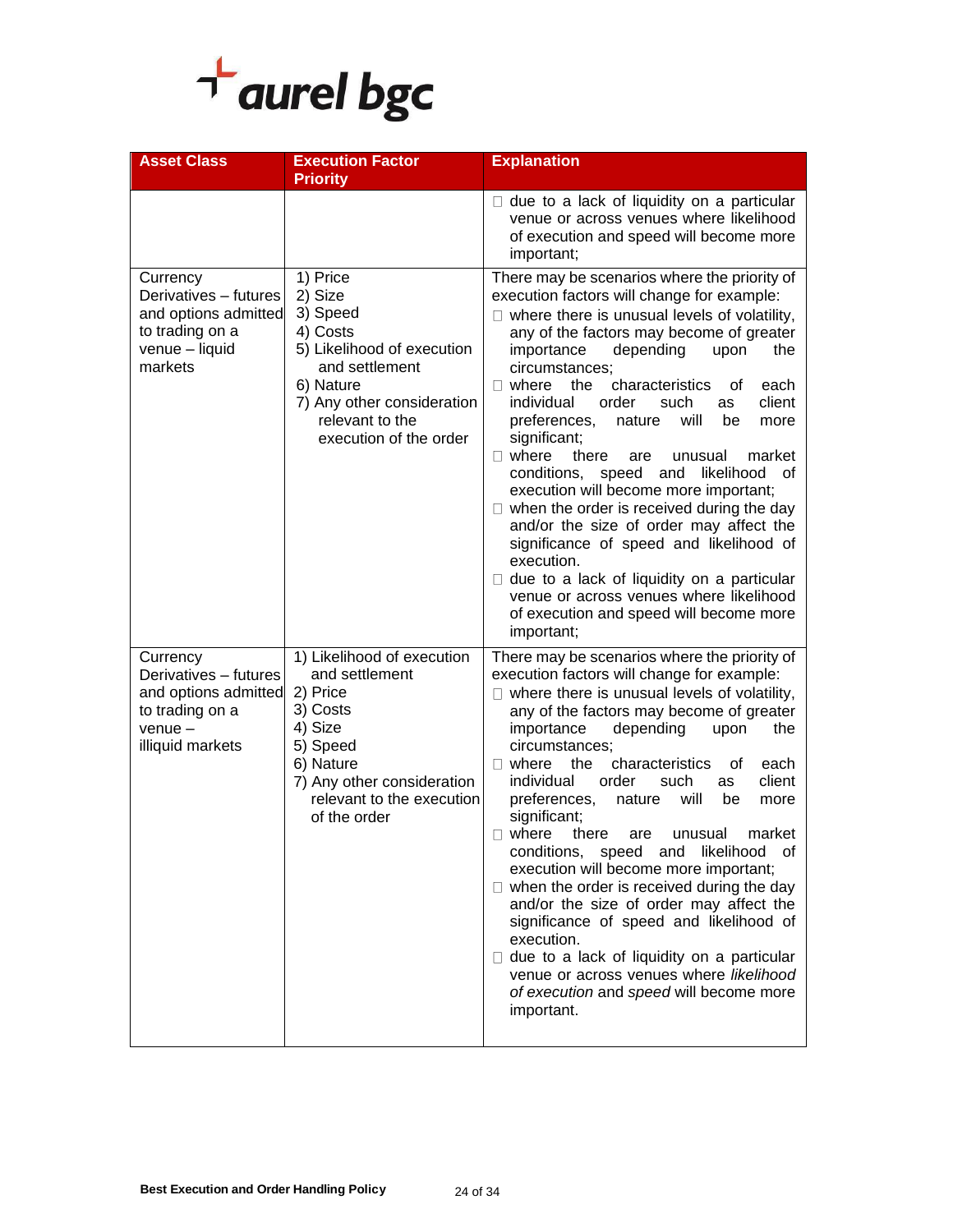

| <b>Asset Class</b>                                                                                                      | <b>Execution Factor</b><br><b>Priority</b>                                                                                                                                          | <b>Explanation</b>                                                                                                                                                                                                                                                                                                                                                                                                                                                                                                                                                                                                                                                                                                                                                                                                                                                                              |
|-------------------------------------------------------------------------------------------------------------------------|-------------------------------------------------------------------------------------------------------------------------------------------------------------------------------------|-------------------------------------------------------------------------------------------------------------------------------------------------------------------------------------------------------------------------------------------------------------------------------------------------------------------------------------------------------------------------------------------------------------------------------------------------------------------------------------------------------------------------------------------------------------------------------------------------------------------------------------------------------------------------------------------------------------------------------------------------------------------------------------------------------------------------------------------------------------------------------------------------|
| Currency<br>Derivatives-<br>futures and options<br><b>Block</b><br>Trades<br>executed away from<br>the venue order book | 1) Nature<br>2) Any other consideration<br>relevant to the<br>execution of the order<br>3) Size<br>4) Speed<br>5) Price<br>6) Likelihood of execution<br>and settlement<br>7) Costs | There may be scenarios where the priority of<br>execution factors will change for example:<br>$\Box$ where there is unusual levels of volatility,<br>any of the factors may become of greater<br>importance<br>depending<br>upon<br>the<br>circumstances;<br>where<br>the<br>characteristics<br>of<br>each<br>$\mathbf{L}$<br>client<br>individual<br>order<br>such<br>as<br>preferences,<br>will<br>be<br>nature<br>more<br>significant;<br>$\Box$ where<br>market<br>there<br>unusual<br>are<br>conditions, speed and likelihood of<br>execution will become more important;<br>$\Box$ when the order is received during the day<br>and/or the size of order may affect the<br>significance of speed and likelihood of<br>execution.<br>$\Box$ due to a lack of liquidity on a particular<br>venue or across venues where likelihood<br>of execution and speed will become more<br>important. |
| Currency<br>Derivatives-<br>swaps, forwards and<br>other<br>derivatives - liquid<br>markets                             | 1) Price<br>2) Size<br>3) Speed<br>4) Likelihood of Execution<br>5) Costs<br>6) Nature<br>7) Other Considerations                                                                   | There may be scenarios where the priority of<br>execution factors will change for example:<br>$\Box$ where there is unusual levels of volatility,<br>any of the factors may become of greater<br>importance<br>depending<br>the<br>upon<br>circumstances;<br>the<br>characteristics<br>$\Box$ where<br>of.<br>each<br>individual order<br>client<br>such<br>as<br>preferences,<br>will<br>be<br>more<br>nature<br>significant;<br>$\Box$ where<br>there<br>market<br>unusual<br>are<br>conditions, speed and likelihood of<br>execution will become more important;<br>$\Box$ when the order is received during the day<br>and/or the size of order may affect the<br>significance of speed and likelihood of<br>execution.<br>$\Box$ due to a lack of liquidity on a particular<br>venue or across venues where likelihood<br>of execution and speed will become more<br>important.            |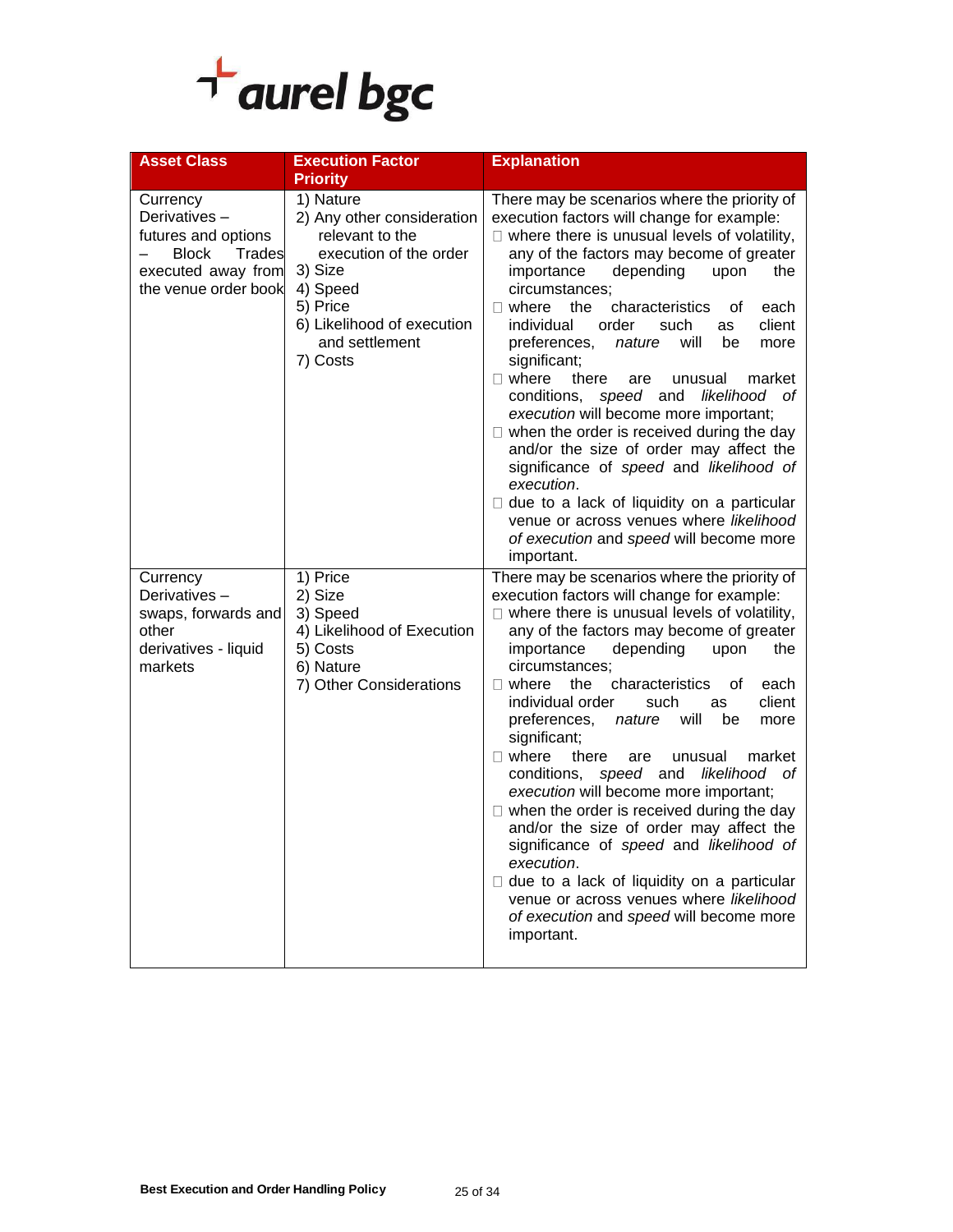

| <b>Asset Class</b>                                                                          | <b>Execution Factor</b><br><b>Priority</b>                                                                                                                                                | <b>Explanation</b>                                                                                                                                                                                                                                                                                                                                                                                                                                                                                                                                                                                                                                                                                                                                                                                                                                                                        |
|---------------------------------------------------------------------------------------------|-------------------------------------------------------------------------------------------------------------------------------------------------------------------------------------------|-------------------------------------------------------------------------------------------------------------------------------------------------------------------------------------------------------------------------------------------------------------------------------------------------------------------------------------------------------------------------------------------------------------------------------------------------------------------------------------------------------------------------------------------------------------------------------------------------------------------------------------------------------------------------------------------------------------------------------------------------------------------------------------------------------------------------------------------------------------------------------------------|
| Currency<br>Derivatives - swaps,<br>forwards and other<br>derivatives - illiquid<br>markets | 1) Size<br>2) Price<br>3) Likelihood of execution<br>and settlement<br>4) Speed<br>5) Costs<br>6) Nature<br>7) Any other consideration<br>relevant to the<br>execution of the order       | There may be scenarios where the priority of<br>execution factors will change for example:<br>$\Box$ where there is unusual levels of volatility,<br>any of the factors may become of greater<br>depending<br>importance<br>the<br>upon<br>circumstances;<br>$\Box$ where<br>the<br>characteristics<br>each<br>οf<br>individual<br>client<br>order<br>such<br>as<br>preferences,<br>will<br>nature<br>be<br>more<br>significant;<br>$\Box$ where<br>there<br>market<br>unusual<br>are<br>conditions, speed and likelihood of<br>execution will become more important;<br>$\Box$ when the order is received during the day<br>and/or the size of order may affect the<br>significance of speed and likelihood of<br>execution.<br>$\Box$ due to a lack of liquidity on a particular<br>venue or across venues where likelihood<br>of execution and speed will become more<br>important.    |
| <b>Structured Finance</b><br>Instruments - liquid<br>markets                                | 1) Price<br>2) Speed<br>3) Size<br>4) Likelihood of execution<br>and<br>settlement<br>5) Costs<br>6) Nature<br>7) Any other consideration<br>relevant<br>to the execution of the<br>order | There may be scenarios where the priority of<br>execution factors will change for example:<br>$\Box$ where there is unusual levels of volatility,<br>any of the factors may become of greater<br>depending<br>importance<br>the<br>upon<br>circumstances;<br>$\Box$ where<br>the<br>characteristics<br>each<br>οf<br>client<br>individual<br>order<br>such<br>as<br>preferences,<br>will<br>nature<br>be<br>more<br>significant;<br>$\Box$ where<br>there<br>market<br>unusual<br>are<br>conditions,<br>speed and likelihood of<br>execution will become more important;<br>$\Box$ when the order is received during the day<br>and/or the size of order may affect the<br>significance of speed and likelihood of<br>execution.<br>$\Box$ due to a lack of liquidity on a particular<br>venue or across venues where likelihood<br>of execution and speed will become more<br>important. |
| <b>Structured Finance</b><br>Instruments-<br>illiquid markets                               | 1) Likelihood of execution<br>and settlement<br>2) Price<br>3) Size<br>4) Speed<br>5) Costs<br>6) Nature                                                                                  | There may be scenarios where the priority<br>of execution factors will change for<br>example:<br>$\Box$ where there is unusual levels of volatility,<br>any of the factors may become of greater<br>depending<br>importance<br>upon<br>the<br>circumstances;                                                                                                                                                                                                                                                                                                                                                                                                                                                                                                                                                                                                                              |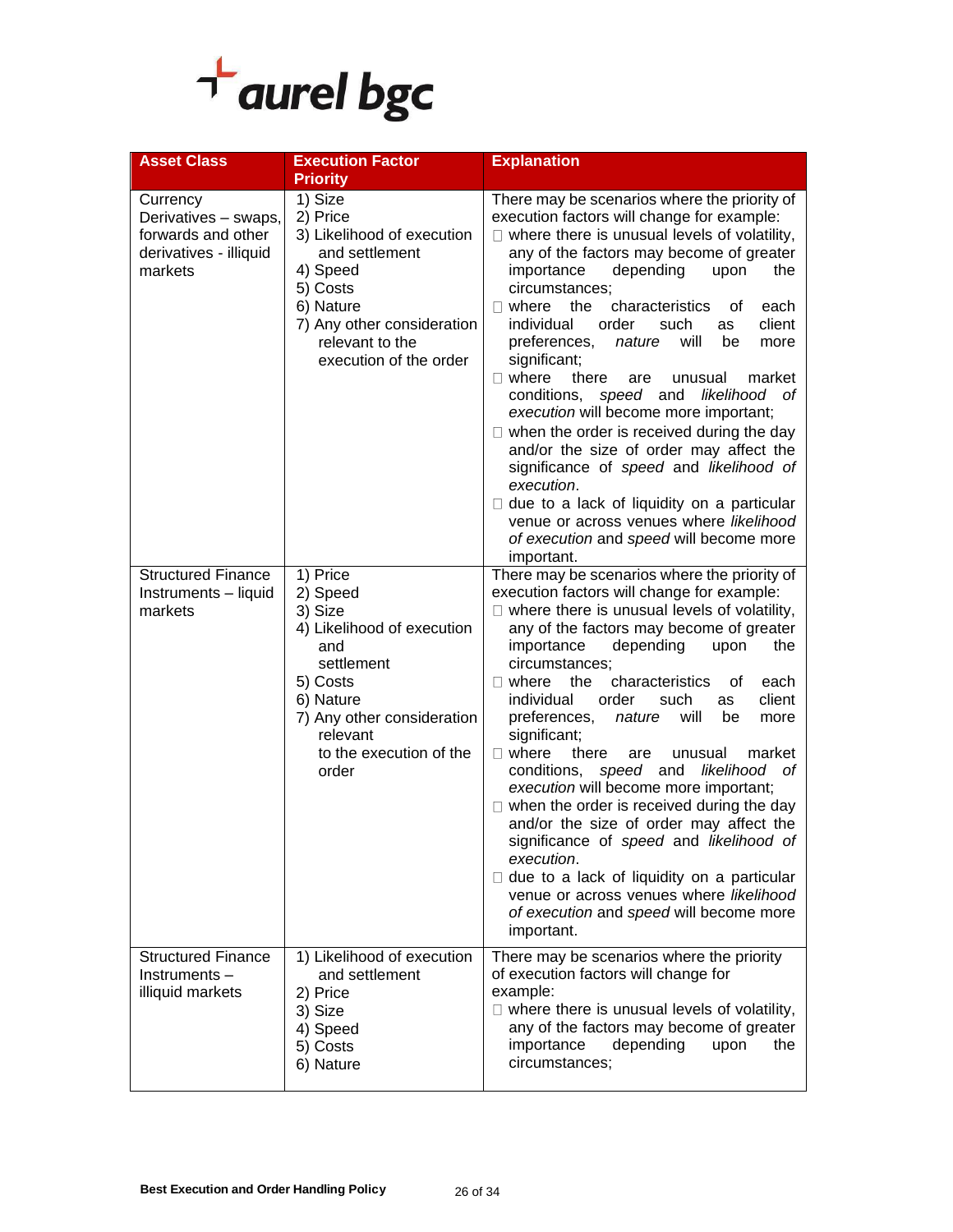

| <b>Asset Class</b>                                                                                           | <b>Execution Factor</b><br><b>Priority</b>                                                                                                                                          | <b>Explanation</b>                                                                                                                                                                                                                                                                                                                                                                                                                                                                                                                                                                                                                                                                                                                                                                                                                                                               |
|--------------------------------------------------------------------------------------------------------------|-------------------------------------------------------------------------------------------------------------------------------------------------------------------------------------|----------------------------------------------------------------------------------------------------------------------------------------------------------------------------------------------------------------------------------------------------------------------------------------------------------------------------------------------------------------------------------------------------------------------------------------------------------------------------------------------------------------------------------------------------------------------------------------------------------------------------------------------------------------------------------------------------------------------------------------------------------------------------------------------------------------------------------------------------------------------------------|
|                                                                                                              | 7) Any other consideration<br>relevant to the execution<br>of the order                                                                                                             | $\Box$ where<br>the<br>characteristics<br>of<br>each<br>individual<br>order<br>such<br>client<br>as<br>preferences,<br>will<br>nature<br>be<br>more<br>significant;<br>$\Box$ where<br>there<br>market<br>unusual<br>are<br>conditions, speed and likelihood of<br>execution will become more important;<br>$\Box$ when the order is received during the day<br>and/or the size of order may affect the<br>significance of speed and likelihood of<br>execution.<br>$\Box$ due to a lack of liquidity on a particular<br>venue or across venues where likelihood<br>of execution and speed will become more<br>important.                                                                                                                                                                                                                                                        |
| <b>Equity Derivatives</b><br>-futures and options<br>admitted to trading<br>on a venue<br>- liquid markets   | 1) Price<br>2) Size<br>3) Speed<br>4) Costs<br>5) Likelihood of execution<br>and settlement<br>6) Nature<br>7) Any other consideration<br>relevant to the<br>execution of the order | There may be scenarios where the priority<br>of execution factors will change for<br>example:<br>$\Box$ where there is unusual levels of volatility,<br>any of the factors may become of greater<br>importance depending upon the<br>circumstances;<br>characteristics<br>$\Box$ where<br>the<br>each<br>οf<br>client<br>individual<br>order<br>such<br>as<br>preferences,<br>will<br>nature<br>be<br>more<br>significant;<br>there<br>$\Box$ where<br>market<br>unusual<br>are<br>conditions, speed and likelihood of<br>execution will become more important;<br>$\Box$ when the order is received during the day<br>and/or the size of order may affect the<br>significance of speed and likelihood of<br>execution.<br>$\Box$ due to a lack of liquidity on a particular<br>venue or across venues where likelihood<br>of execution and speed will become more<br>important. |
| <b>Equity Derivatives</b><br>-futures and options<br>admitted to trading<br>on a venue<br>- illiquid markets | 1) Likelihood of execution<br>and settlement<br>2) Price<br>3) Costs<br>4) Size<br>5) Speed<br>6) Nature<br>7) Any other consideration<br>relevant to the<br>execution of the order | There may be scenarios where the priority<br>of execution factors will change for<br>example:<br>$\Box$ where there is unusual levels of volatility,<br>any of the factors may become of greater<br>depending<br>importance<br>the<br>upon<br>circumstances;<br>$\Box$ where<br>the<br>characteristics<br>οf<br>each<br>individual<br>order<br>such<br>client<br>as<br>will<br>preferences,<br>nature<br>be<br>more<br>significant;<br>$\Box$ where there are unusual market<br>conditions, speed and likelihood of<br>execution will become more important.                                                                                                                                                                                                                                                                                                                     |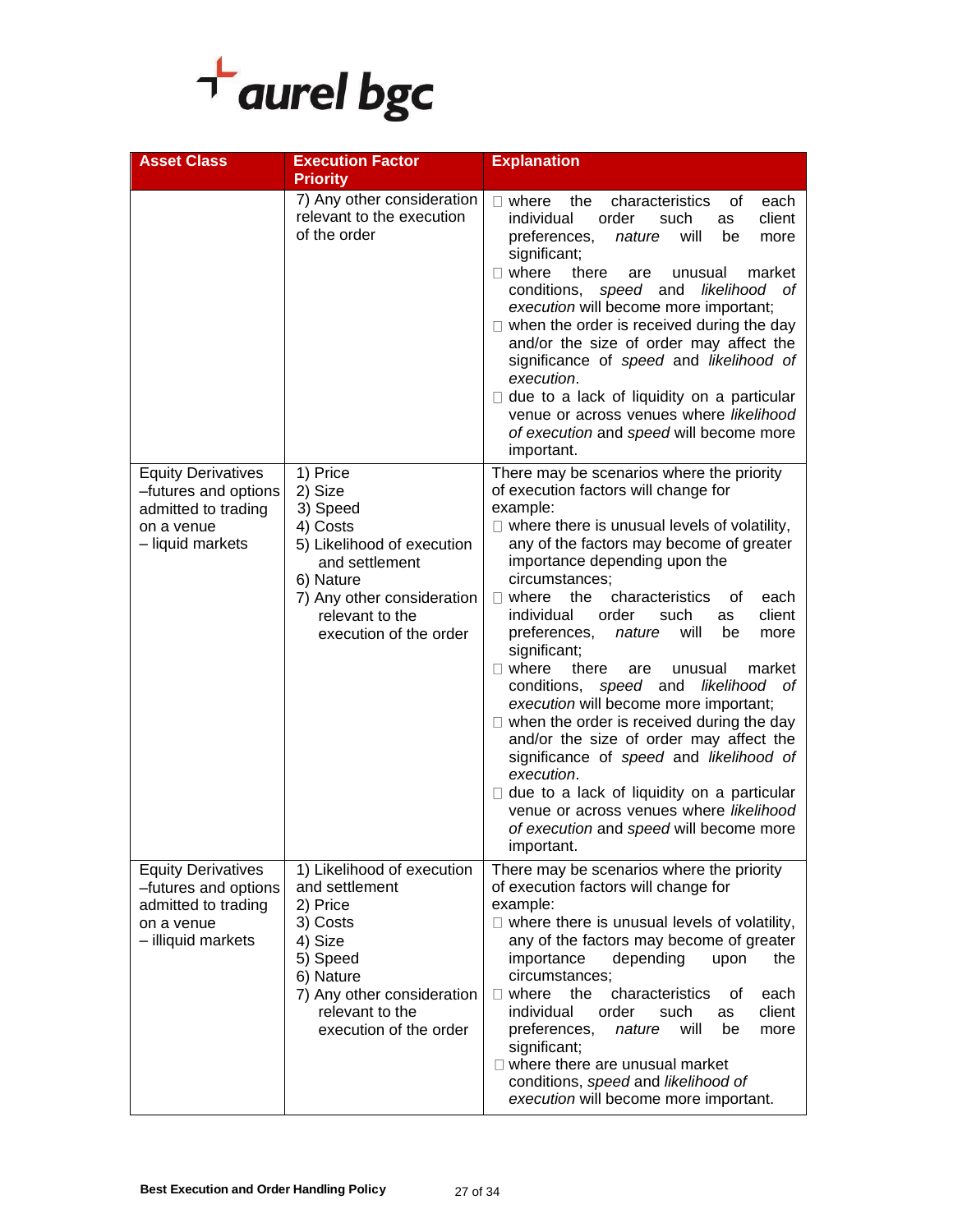

| <b>Asset Class</b>                                                                                                    | <b>Execution Factor</b><br><b>Priority</b>                                                                                                                                          | <b>Explanation</b>                                                                                                                                                                                                                                                                                                                                                                                                                                                                                                                                                                                                                                                                                                                                                                                                                                                                   |
|-----------------------------------------------------------------------------------------------------------------------|-------------------------------------------------------------------------------------------------------------------------------------------------------------------------------------|--------------------------------------------------------------------------------------------------------------------------------------------------------------------------------------------------------------------------------------------------------------------------------------------------------------------------------------------------------------------------------------------------------------------------------------------------------------------------------------------------------------------------------------------------------------------------------------------------------------------------------------------------------------------------------------------------------------------------------------------------------------------------------------------------------------------------------------------------------------------------------------|
|                                                                                                                       |                                                                                                                                                                                     | $\Box$ when the order is received during the day<br>and/or the size of order may affect the<br>significance of speed and likelihood of<br>execution.<br>$\Box$ due to a lack of liquidity on a particular<br>venue or across venues where likelihood<br>of execution and speed will become more<br>important;                                                                                                                                                                                                                                                                                                                                                                                                                                                                                                                                                                        |
| <b>Equity Derivatives</b><br>- futures and<br>options - Block<br>Trades executed<br>away from the venue<br>order book | 1) Nature<br>2) Any other consideration<br>relevant to the<br>execution of the order<br>3) Size<br>4) Speed<br>5) Price<br>6) Likelihood of execution<br>and settlement<br>7) Costs | There may be scenarios where the priority<br>of execution factors will change for<br>example:<br>$\Box$ where there is unusual levels of volatility,<br>any of the factors may become of greater<br>importance<br>depending<br>the<br>upon<br>circumstances;<br>$\Box$ where<br>the<br>characteristics<br>of<br>each<br>client<br>individual<br>order<br>such<br>as<br>will<br>preferences,<br>nature<br>be<br>more<br>significant;<br>$\Box$ where<br>market<br>there<br>unusual<br>are<br>conditions, speed and likelihood of<br>execution will become more important;<br>$\Box$ when the order is received during the day<br>and/or the size of order may affect the<br>significance of speed and likelihood of<br>execution.<br>I due to a lack of liquidity on a particular<br>venue or across venues where likelihood<br>of execution and speed will become more<br>important. |
| <b>Equity Derivatives</b><br>- swaps, forwards<br>and other<br>derivatives - liquid<br>markets                        | 1) Price<br>2) Size<br>3) Costs<br>4) Speed<br>5) Likelihood of Execution<br>6) Nature<br>7) Other Considerations                                                                   | There may be scenarios where the priority<br>of execution factors will change for<br>example:<br>$\Box$ where there is unusual levels of volatility,<br>any of the factors may become of greater<br>importance<br>depending<br>upon<br>the<br>circumstances;<br>$\Box$ where the characteristics of each<br>individual order such as client<br>preferences, nature will be more<br>significant;<br>$\Box$ where<br>there<br>market<br>are<br>unusual<br>conditions, speed and likelihood of<br>execution will become more important;<br>$\Box$ when the order is received during the day<br>and/or the size of order may affect the<br>significance of speed and likelihood of<br>execution.<br>I due to a lack of liquidity on a particular<br>venue or across venues where likelihood<br>of execution and speed will become more<br>important.                                     |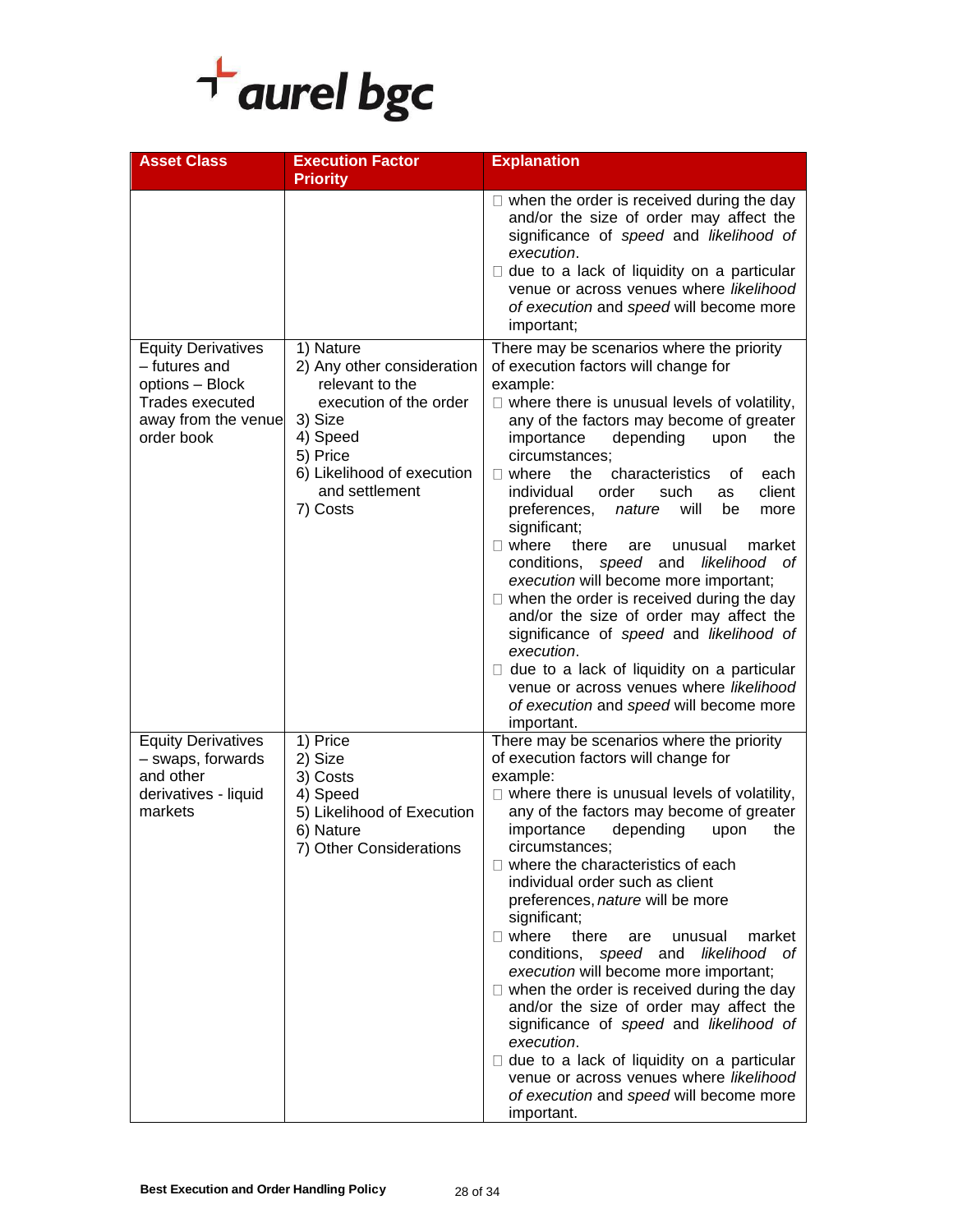

| <b>Asset Class</b>                                                                            | <b>Execution Factor</b>                                                                                                                                                                   | <b>Explanation</b>                                                                                                                                                                                                                                                                                                                                                                                                                                                                                                                                                                                                                                                                                                                                                                                                                  |
|-----------------------------------------------------------------------------------------------|-------------------------------------------------------------------------------------------------------------------------------------------------------------------------------------------|-------------------------------------------------------------------------------------------------------------------------------------------------------------------------------------------------------------------------------------------------------------------------------------------------------------------------------------------------------------------------------------------------------------------------------------------------------------------------------------------------------------------------------------------------------------------------------------------------------------------------------------------------------------------------------------------------------------------------------------------------------------------------------------------------------------------------------------|
|                                                                                               | <b>Priority</b>                                                                                                                                                                           |                                                                                                                                                                                                                                                                                                                                                                                                                                                                                                                                                                                                                                                                                                                                                                                                                                     |
| <b>Equity Derivatives</b><br>- swaps, forwards<br>and other derivatives<br>- illiquid markets | 1) Likelihood of<br>execution and<br>settlement<br>2) Price<br>3) Size<br>4) Speed<br>5) Costs<br>6) Nature<br>7) Any other consideration<br>relevant<br>to the execution of the<br>order | There may be scenarios where the priority<br>of execution factors will change for<br>example:<br>$\Box$ where there is unusual levels of volatility,<br>any of the factors may become of greater<br>importance<br>depending<br>upon<br>the<br>circumstances;<br>$\Box$ where<br>the<br>characteristics<br>each<br>οf<br>individual<br>order<br>client<br>such<br>as<br>preferences,<br>will<br>nature<br>be<br>more<br>significant;<br>$\Box$ where<br>there<br>market<br>unusual<br>are<br>conditions, speed and<br>likelihood of<br>execution will become more important;<br>$\Box$ when the order is received during the day<br>and/or the size of order may affect the<br>significance of speed and likelihood of<br>execution.<br>$\Box$ due to a lack of liquidity on a particular<br>venue or across venues where likelihood |
| Securitized<br>Derivatives-<br>Warrants and<br>Certificate<br>Derivatives                     | 1) Likelihood of<br>execution and<br>settlement<br>2) Costs<br>3) Speed<br>4) Size<br>5) Price<br>6) Nature<br>7) Any other consideration<br>relevant to the<br>execution of the order    | There may be scenarios where the priority<br>of execution factors will change for<br>example:<br>$\Box$ where there is unusual levels of volatility,<br>any of the factors may become of greater<br>importance<br>depending<br>the<br>upon<br>circumstances;<br>$\Box$ where<br>the<br>characteristics<br>0f<br>each<br>individual<br>order<br>such<br>client<br>as<br>preferences,<br>will<br>be<br>nature<br>more<br>significant;<br>$\Box$ where<br>market<br>there<br>unusual<br>are<br>conditions, speed and likelihood of<br>execution will become more important;<br>$\Box$ when the order is received during the day<br>and/or the size of order may affect the<br>significance of speed and likelihood of<br>execution.<br>$\Box$ due to a lack of liquidity on a particular<br>venue or across venues where likelihood    |
| Securitized<br>Derivatives - other<br>derivatives                                             | $1)$ Size<br>2) Price<br>3) Likelihood of execution<br>and settlement<br>4) Speed                                                                                                         | There may be scenarios where the priority<br>of execution factors will change for<br>example:<br>$\Box$ where there is unusual levels of volatility,<br>any of the factors may become of greater<br>depending<br>the<br>importance<br>upon<br>circumstances;<br>$\Box$ where the characteristics of each<br>individual order such as client<br>preferences, nature will be more<br>significant;                                                                                                                                                                                                                                                                                                                                                                                                                                     |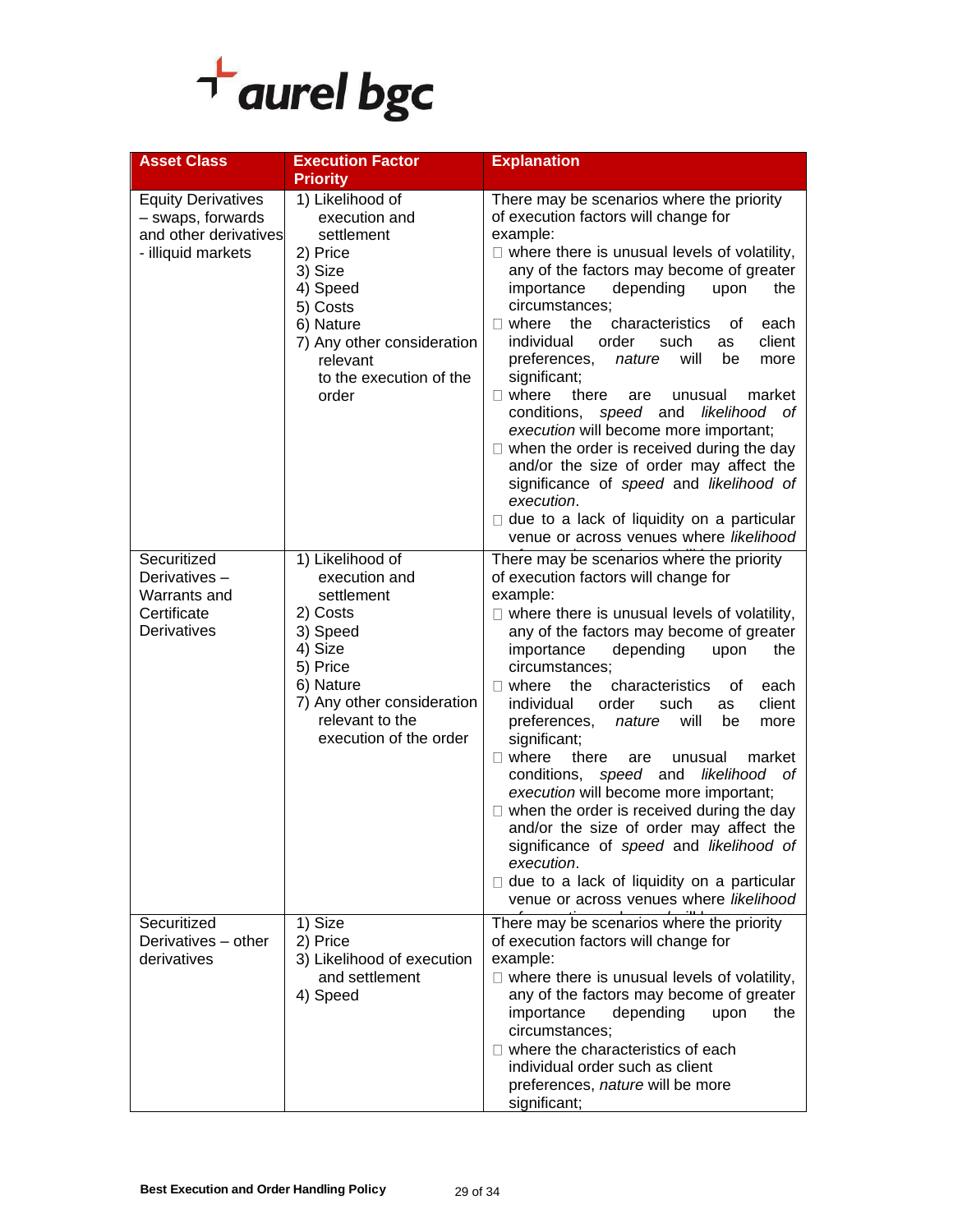

| <b>Asset Class</b>                                                                                                                                                        | <b>Execution Factor</b>                                                                                                                                                             | <b>Explanation</b>                                                                                                                                                                                                                                                                                                                                                                                                                                                                                                                                                                                                                                                                                                                                                                                                                                                                        |
|---------------------------------------------------------------------------------------------------------------------------------------------------------------------------|-------------------------------------------------------------------------------------------------------------------------------------------------------------------------------------|-------------------------------------------------------------------------------------------------------------------------------------------------------------------------------------------------------------------------------------------------------------------------------------------------------------------------------------------------------------------------------------------------------------------------------------------------------------------------------------------------------------------------------------------------------------------------------------------------------------------------------------------------------------------------------------------------------------------------------------------------------------------------------------------------------------------------------------------------------------------------------------------|
|                                                                                                                                                                           | <b>Priority</b>                                                                                                                                                                     |                                                                                                                                                                                                                                                                                                                                                                                                                                                                                                                                                                                                                                                                                                                                                                                                                                                                                           |
|                                                                                                                                                                           | 5) Costs<br>6) Nature<br>7) Any other consideration<br>relevant<br>to the execution of the<br>order                                                                                 | $\Box$ when the order is received during the day<br>and/or the size of order may affect the<br>significance of speed and likelihood of<br>execution.<br>$\Box$ due to a lack of liquidity on a particular<br>venue or across venues where likelihood<br>of execution and speed will become more<br>important.                                                                                                                                                                                                                                                                                                                                                                                                                                                                                                                                                                             |
| Commodity<br><b>Derivatives</b><br>(including emissions<br>allowance<br>$derivatives$ ) – futures<br>and options admitted<br>to trading on a<br>venue - liquid<br>markets | 1) Price<br>2) Size<br>3) Speed<br>4) Costs<br>5) Likelihood of execution<br>and settlement<br>6) Nature<br>7) Any other consideration<br>relevant to the<br>execution of the order | There may be scenarios where the priority<br>of execution factors will change for<br>example:<br>$\Box$ where there is unusual levels of volatility,<br>any of the factors may become of greater<br>depending<br>importance<br>upon<br>the<br>circumstances;<br>$\Box$ where<br>the<br>each<br>characteristics<br>οf<br>individual<br>client<br>order<br>such<br>as<br>will<br>preferences,<br>nature<br>be<br>more<br>significant;<br>$\Box$ where<br>there<br>market<br>unusual<br>are<br>conditions, speed and likelihood of<br>execution will become more important;<br>$\Box$ when the order is received during the day<br>and/or the size of order may affect the<br>significance of speed and likelihood of<br>execution.<br>$\Box$ due to a lack of liquidity on a particular<br>venue or across venues where likelihood<br>of execution and speed will become more<br>important. |
| Commodity<br>Derivatives<br>(including emissions<br>allowance<br>derivatives) - futures<br>and options admitted<br>to trading on a<br>$venue -$<br>illiquid markets       | 1) Likelihood of execution<br>and settlement<br>2) Price<br>3) Costs<br>4) Size<br>5) Speed<br>6) Nature<br>7) Any other consideration<br>relevant to the<br>execution of the order | There may be scenarios where the priority<br>of execution factors will change for<br>example:<br>$\Box$ where there is unusual levels of volatility,<br>any of the factors may become of greater<br>importance<br>depending<br>the<br>upon<br>circumstances;<br>$\Box$ where<br>the characteristics of<br>each<br>individual<br>client<br>order<br>such<br>as<br>preferences,<br>nature will<br>be<br>more<br>significant.<br>$\Box$ where<br>there<br>market<br>are<br>unusual<br>conditions, speed and likelihood of<br>execution will become more important;<br>$\Box$ when the order is received during the day<br>and/or the size of order may affect the<br>significance of speed and likelihood of<br>execution.<br>$\Box$ due to a lack of liquidity on a particular<br>venue or across venues where likelihood<br>of execution and speed will become more<br>important.          |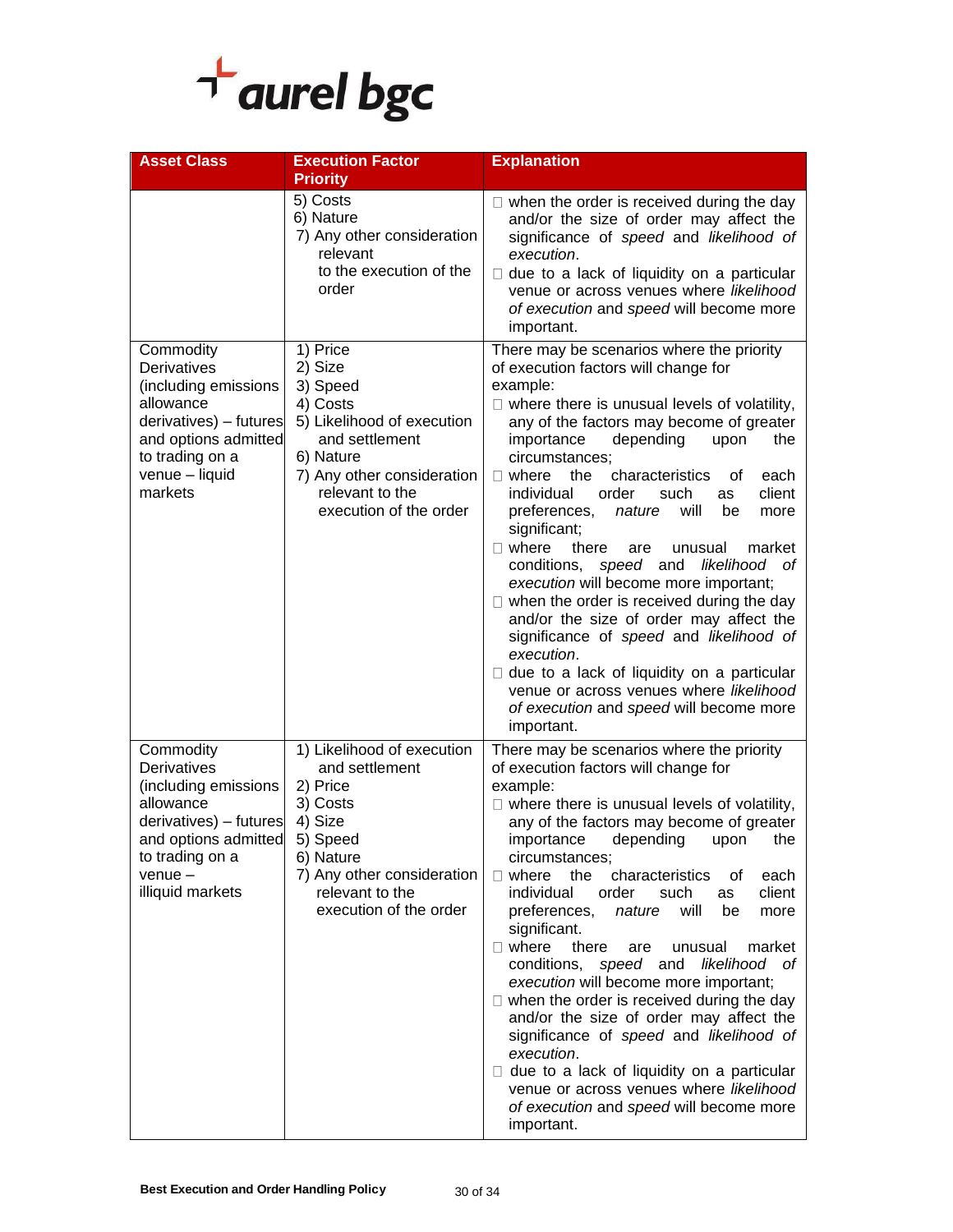

| <b>Asset Class</b>                                                                                                                                                                    | <b>Execution Factor</b><br><b>Priority</b>                                                                                                                                          | <b>Explanation</b>                                                                                                                                                                                                                                                                                                                                                                                                                                                                                                                                                                                                                                                                                                                                                                                                                                                                              |
|---------------------------------------------------------------------------------------------------------------------------------------------------------------------------------------|-------------------------------------------------------------------------------------------------------------------------------------------------------------------------------------|-------------------------------------------------------------------------------------------------------------------------------------------------------------------------------------------------------------------------------------------------------------------------------------------------------------------------------------------------------------------------------------------------------------------------------------------------------------------------------------------------------------------------------------------------------------------------------------------------------------------------------------------------------------------------------------------------------------------------------------------------------------------------------------------------------------------------------------------------------------------------------------------------|
| Commodity<br>Derivatives<br>(including emissions<br>allowance<br>derivatives) – futures<br>and options<br><b>Block</b><br><b>Trades</b><br>executed away from<br>the venue order book | 1) Nature<br>2) Any other consideration<br>relevant to the<br>execution of the order<br>3) Size<br>4) Speed<br>5) Price<br>6) Likelihood of execution<br>and settlement<br>7) Costs | There may be scenarios where the priority<br>of execution factors will change for<br>example:<br>$\Box$ where there is unusual levels of volatility,<br>any of the factors may become of greater<br>importance<br>depending<br>upon<br>the<br>circumstances;<br>$\Box$ where<br>the<br>characteristics<br>each<br>οf<br>individual<br>order<br>client<br>such<br>as<br>will<br>preferences,<br>nature<br>be<br>more<br>significant;<br>$\Box$ where<br>market<br>there<br>unusual<br>are<br>conditions,<br>speed and<br>likelihood of<br>execution will become more important;<br>$\Box$ when the order is received during the day<br>and/or the size of order may affect the<br>significance of speed and likelihood of<br>execution.<br>$\Box$ due to a lack of liquidity on a particular<br>venue or across venues where likelihood<br>of execution and speed will become more<br>important. |
| Commodity<br>Derivatives<br>(including emissions<br>allowance<br>derivatives) -<br>swaps, forwards and<br>other derivatives -<br>liquid markets                                       | 1) Price<br>2) Size<br>3) Speed<br>4) Likelihood of<br>Execution<br>5) Costs<br>6) Nature<br>7) Other Considerations                                                                | There may be scenarios where the priority<br>of execution factors will change for<br>example:<br>$\Box$ where there is unusual levels of volatility,<br>any of the factors may become of greater<br>depending<br>importance<br>the<br>upon<br>circumstances;<br>$\Box$ where<br>the<br>characteristics<br>0f<br>each<br>individual<br>order<br>such<br>client<br>as<br>preferences,<br>will<br>be<br>nature<br>more<br>significant;<br>$\Box$ where<br>market<br>there<br>unusual<br>are<br>likelihood of<br>conditions,<br>speed and<br>execution will become more important;<br>$\Box$ when the order is received during the day<br>and/or the size of order may affect the<br>significance of speed and likelihood of<br>execution.<br>$\Box$ due to a lack of liquidity on a particular<br>venue or across venues where likelihood<br>of execution and speed will become<br>more important. |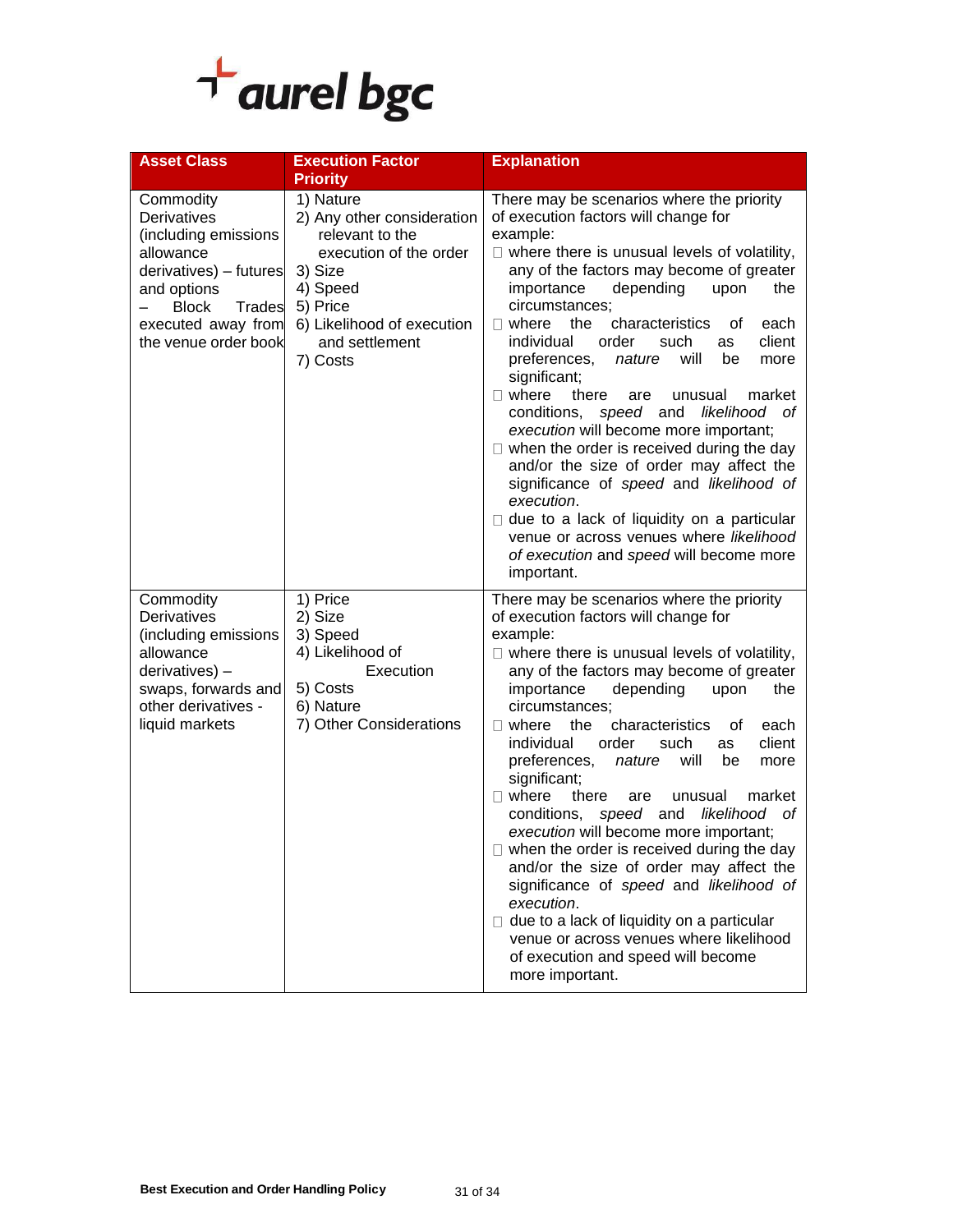

| <b>Asset Class</b>                                                                                                                                | <b>Execution Factor</b><br><b>Priority</b>                                                                                                                                                | <b>Explanation</b>                                                                                                                                                                                                                                                                                                                                                                                                                                                                                                                                                                                                                                                                                                                                                                                                                                                                           |
|---------------------------------------------------------------------------------------------------------------------------------------------------|-------------------------------------------------------------------------------------------------------------------------------------------------------------------------------------------|----------------------------------------------------------------------------------------------------------------------------------------------------------------------------------------------------------------------------------------------------------------------------------------------------------------------------------------------------------------------------------------------------------------------------------------------------------------------------------------------------------------------------------------------------------------------------------------------------------------------------------------------------------------------------------------------------------------------------------------------------------------------------------------------------------------------------------------------------------------------------------------------|
| Commodity<br>Derivatives<br>(including emissions<br>allowance<br>derivatives) -<br>swaps, forwards and<br>other derivatives -<br>illiquid markets | 1) Size<br>2) Price<br>3) Likelihood of execution<br>and<br>settlement<br>4) Speed<br>5) Costs<br>6) Nature<br>7) Any other consideration<br>relevant<br>to the execution of the<br>order | There may be scenarios where the priority<br>of execution factors will change for<br>example:<br>$\Box$ where there is unusual levels of volatility,<br>any of the factors may become of greater<br>importance<br>depending<br>upon<br>the<br>circumstances:<br>$\Box$ where<br>the<br>characteristics<br>οf<br>each<br>client<br>individual<br>order<br>such<br>as<br>preferences,<br>will<br>be<br>nature<br>more<br>significant;<br>$\Box$ where<br>there<br>market<br>unusual<br>are<br>conditions, speed and<br>likelihood of<br>execution will become more important;<br>$\Box$ when the order is received during the day<br>and/or the size of order may affect the<br>significance of speed and likelihood of<br>execution.<br>$\Box$ due to a lack of liquidity on a particular<br>venue or across venues where likelihood<br>of execution and speed will become more<br>important. |
| Contracts for<br>Difference - liquid<br>markets                                                                                                   | 1) Price<br>2) Speed<br>3) Size<br>4) Likelihood of execution<br>and settlement<br>5) Costs<br>6) Nature<br>7) Any other consideration<br>relevant to the<br>execution of the order       | There may be scenarios where the priority<br>of execution factors will change for<br>example:<br>$\Box$ where there is unusual levels of volatility,<br>any of the factors may become of greater<br>importance depending upon the<br>circumstances;<br>the<br>characteristics<br>$\Box$ where<br>οf<br>each<br>individual<br>order<br>such<br>client<br>as<br>preferences,<br>nature<br>will<br>be<br>more<br>significant;<br>$\Box$ where<br>market<br>there<br>unusual<br>are<br>conditions, speed and<br>likelihood<br>ot<br>execution will become more important;<br>$\Box$ when the order is received during the day<br>and/or the size of order may affect the<br>significance of speed and likelihood of<br>execution.<br>$\Box$ due to a lack of liquidity on a particular<br>venue or across venues where likelihood<br>of execution and speed will become more<br>important.       |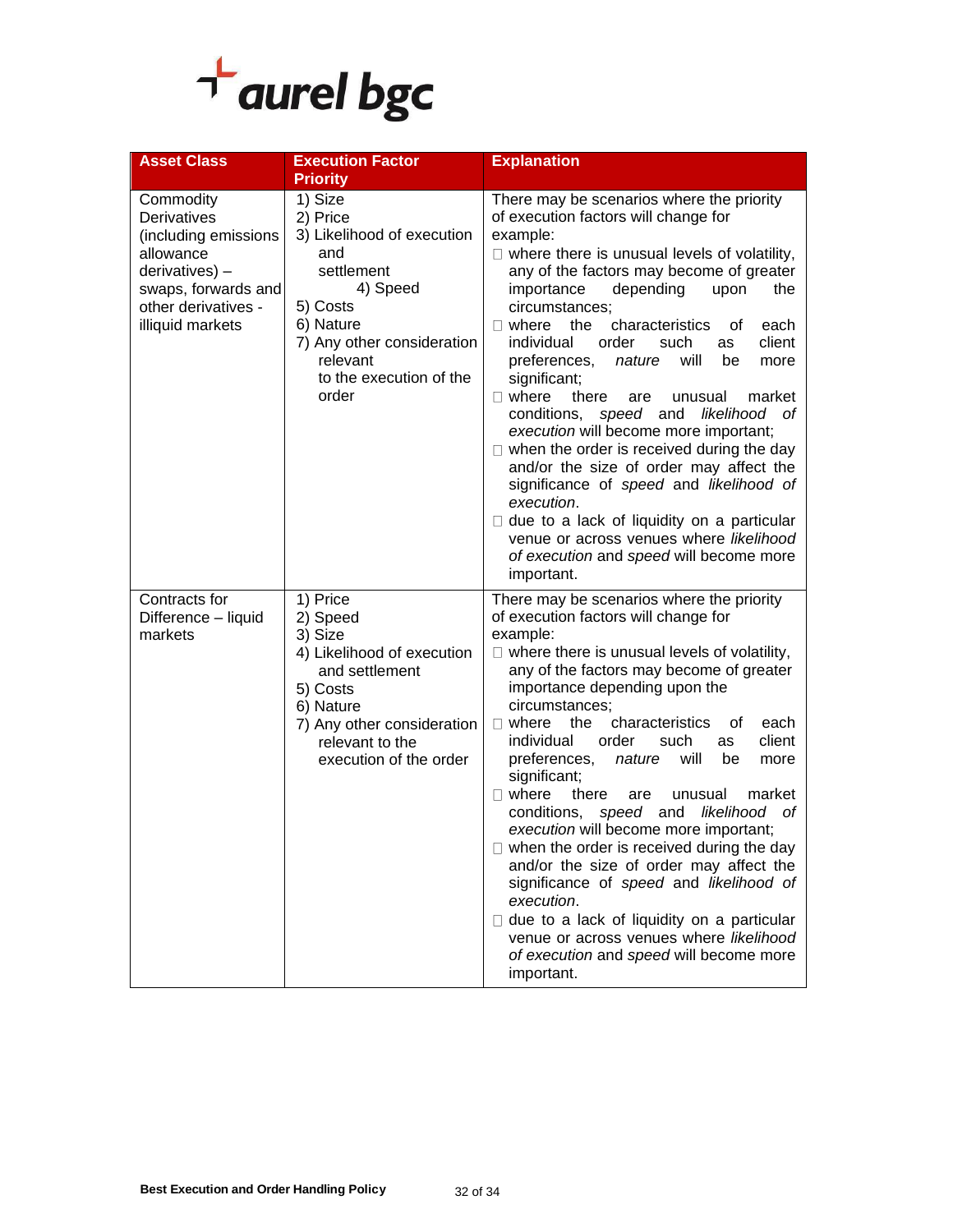

| <b>Asset Class</b>                                                                                                                          | <b>Execution Factor</b><br><b>Priority</b>                                                                                                                                             | <b>Explanation</b>                                                                                                                                                                                                                                                                                                                                                                                                                                                                                                                                                                                                                                                                                                                                                                                                                                                                          |
|---------------------------------------------------------------------------------------------------------------------------------------------|----------------------------------------------------------------------------------------------------------------------------------------------------------------------------------------|---------------------------------------------------------------------------------------------------------------------------------------------------------------------------------------------------------------------------------------------------------------------------------------------------------------------------------------------------------------------------------------------------------------------------------------------------------------------------------------------------------------------------------------------------------------------------------------------------------------------------------------------------------------------------------------------------------------------------------------------------------------------------------------------------------------------------------------------------------------------------------------------|
| Contracts for<br>Difference - illiquid<br>markets                                                                                           | 1) Likelihood of<br>execution and<br>settlement<br>2) Price<br>3) Size<br>4) Speed<br>5) Costs<br>6) Nature<br>7) Any other consideration<br>relevant to the<br>execution of the order | There may be scenarios where the priority<br>of execution factors will change for<br>example:<br>$\Box$ where there is unusual levels of volatility,<br>any of the factors may become of greater<br>importance depending upon the<br>circumstances;<br>$\Box$ where<br>the<br>characteristics<br>of<br>each<br>client<br>individual<br>order<br>such<br>as<br>will<br>preferences,<br>be<br>nature<br>more<br>significant;<br>$\Box$ where<br>there<br>market<br>unusual<br>are<br>conditions,<br>speed and<br>likelihood of<br>execution will become more important;<br>$\Box$ when the order is received during the day<br>and/or the size of order may affect the<br>significance of speed and likelihood of<br>execution.<br>I due to a lack of liquidity on a particular<br>venue or across venues where likelihood<br>of execution and speed will become more<br>important.           |
| Exchange traded<br>products-<br>(Exchange traded<br>funds, Exchange<br>traded notes,<br>exchange traded<br>commodities) -<br>liquid markets | 1) Price<br>2) Size<br>3) Speed<br>4) Costs<br>5) Likelihood of execution<br>and settlement<br>6) Nature<br>7) Any other consideration<br>relevant to the<br>execution of the order    | There may be scenarios where the priority<br>of execution factors will change for<br>example:<br>$\Box$ where there is unusual levels of volatility,<br>any of the factors may become of greater<br>importance<br>depending<br>the<br>upon<br>circumstances;<br>$\Box$ where<br>the<br>characteristics<br>of<br>each<br>individual<br>order<br>such<br>client<br>as<br>preferences,<br>will<br>be<br>nature<br>more<br>significant;<br>$\Box$ where<br>there<br>market<br>unusual<br>are<br>conditions,<br>likelihood of<br>speed<br>and<br>execution will become more important;<br>when the order is received during the day<br>and/or the size of order may affect the<br>significance of speed and likelihood of<br>execution.<br>$\Box$ due to a lack of liquidity on a particular<br>venue or across venues where likelihood<br>of execution and speed will become more<br>important. |
| Exchange traded<br>products -<br>(Exchange traded<br>funds, Exchange<br>traded notes,<br>exchange traded                                    | 1) Likelihood of<br>execution and<br>settlement<br>2) Price<br>3) Costs<br>4) Size                                                                                                     | There may be scenarios where the priority of<br>execution factors will change for example:<br>$\Box$ where there is unusual levels of volatility,<br>any of the factors may become of greater<br>Importance<br>depending<br>the<br>upon<br>circumstances;                                                                                                                                                                                                                                                                                                                                                                                                                                                                                                                                                                                                                                   |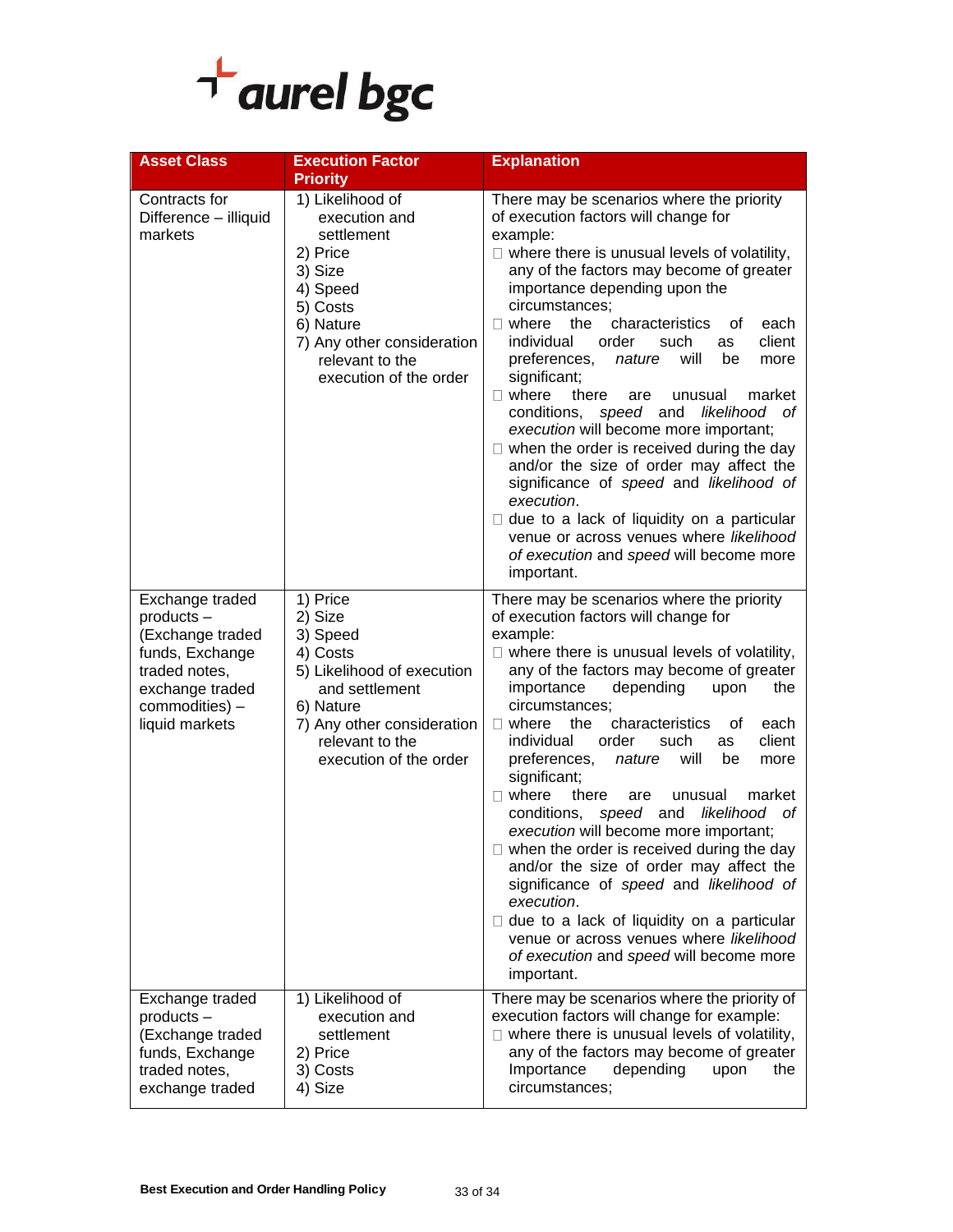

| <b>Asset Class</b>                 | <b>Execution Factor</b><br><b>Priority</b>                                                       | <b>Explanation</b>                                                                                                                                                                                                                                                                                                                                                                                                                                                                                                                                                                       |
|------------------------------------|--------------------------------------------------------------------------------------------------|------------------------------------------------------------------------------------------------------------------------------------------------------------------------------------------------------------------------------------------------------------------------------------------------------------------------------------------------------------------------------------------------------------------------------------------------------------------------------------------------------------------------------------------------------------------------------------------|
| commodities) -<br>illiquid markets | 5) Speed<br>6) Nature<br>7) Any other consideration<br>relevant to the<br>execution of the order | the characteristics of<br>each<br>where<br>L<br>individualorder such as client preferences,<br>nature will be more significant;<br>there are unusual<br>where<br>market<br>$\mathbf{L}$<br>conditions, speed and likelihood of<br>execution will become more important;<br>$\Box$ when the order is received during the day<br>and/or the size of order may affect the<br>significance of speed and likelihood of<br>execution.<br>$\Box$ due to a lack of liquidity on a particular<br>venue or across venues where likelihood<br>of execution and speed will become more<br>important; |